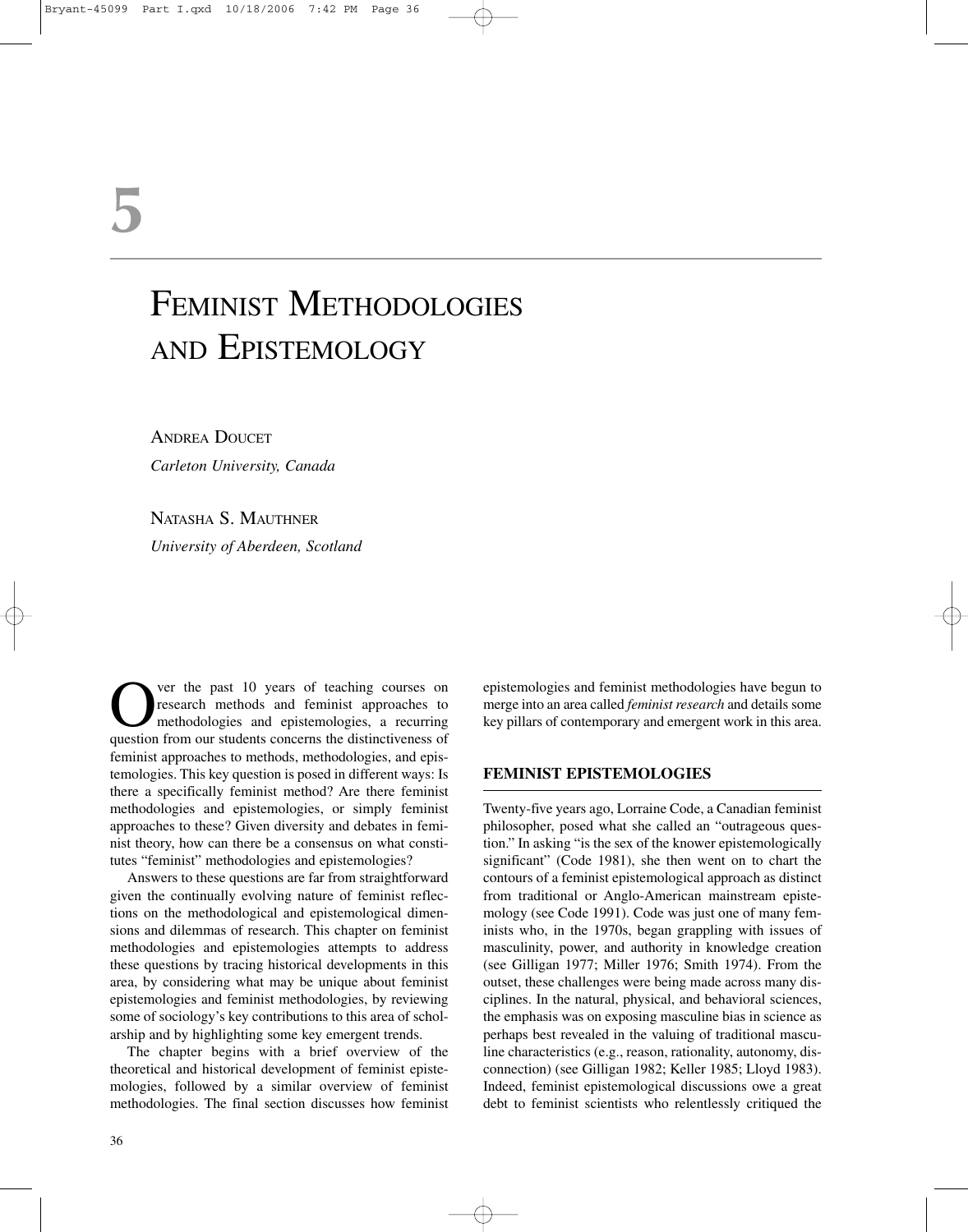#### *Feminist Methodologies and Epistemology*–•–37

effects of gender bias in the collection, interpretation, and organization of data on sex differences in behavioral, biological, and biobehavioral scientific research. Documenting the exclusive use of male subjects in both experimental and clinical biomedical research, as well as the selection of male activity and concomitant maledominant animal populations, feminists pointed to the blatant invisibility of females in research protocols (Haraway 1988, 1991; Keller 1983, 1985; Keller and Longino 1998; Longino and Doell 1983; Rose 1994).

While feminist scientists and scholars were scrutinizing research in the natural and physical sciences, feminist philosophers were actively engaged with defining the relationship between feminism and epistemology. Defining epistemology as "a philosophical inquiry into the nature of knowledge, what justifies a belief, and what we mean when we say that a claim is true" (Alcoff 1998:vii), it is not surprising that feminist philosophers would find this fertile ground for investigation. Whether the question of how "feminisms intersect epistemology" (Alcoff and Potter 1993) was shared by philosophers has been another matter. As Helen Longino (1997) has pointed out, "The idea of feminist epistemology throws some philosophers into near apoplexy" (p. 19). Feminist philosophers have, nevertheless, struggled with "many of the problems that have vexed traditional epistemology, among them the nature of knowledge itself, epistemic agency, justification, objectivity and whether and how epistemology should be naturalized" (Alcoff and Potter 1993:1). While addressing these traditional epistemological questions, feminist epistemologists have done so with a focus on the role of gender. Lennon and Whitford (1994), for instance, argued that "feminist epistemology consists . . . in attention to epistemological concerns arising out of feminist projects, which prompt reflection of the nature of knowledge and our methods for attaining it" (p. 13). Yet while there seems to have been some consensus on how specific issues required feminist analysis, the question still persisted as to whether such analysis needed to also generate specifically *feminist* epistemologies or could simply work with existing philosophical approaches.

This question remained at the backdrop of feminist discussions of epistemology throughout the 1980s and 1990s. However, what marked feminist epistemologies as unique for at least a decade is a threefold characterization initially proposed by Sandra Harding (1987b): feminist empiricism, feminist standpoint epistemologies, and transitional (postmodern)<sup>1</sup> epistemologies. As discussed later in this chapter, these epistemological categories have since given way to greater complexity. Nevertheless, it is useful to provide a brief overview of their central contrasting and overlapping tenets.

Feminist empiricism was a response that emerged largely from feminist scientists and feminist critiques of science. Rooted in diverse philosophical traditions (e.g., Giere and Richardson 1996; Quine 1966, 1969), feminist empiricists have considered how feminist values can inform empirical inquiry, and how scientific methods can be improved in light of feminist demonstrations of sex bias in traditional positivistic practices of science. At the risk of simplifying a very complex set of arguments, feminist empiricism has three key elements. The first is the view that all observation, "facts," and "findings" are value tinged and that value judgments play a critical role in rigorous empirical inquiry: "There is a world that shapes and constrains what is reasonable to believe, and . . . it does so by impinging on our sensory receptors" (Nelson 1990:20; see also Campbell 1998; Longino 1990).<sup>2</sup> The second key element is the notion of empiricism as a "theory of evidence" and, further that "all evidence for science is, in the end, sensory evidence" (Longino 1990:21). Third, "knowers" are not individuals but are rather communities and more specifically science communities and epistemological communities. "Communities, not individuals 'acquire' and possess knowledge" (Longino 1990:14; see also Campbell 1998; Longino 1993, 2002; Nelson 1990, 1993; Walby 2001).<sup>3</sup>

While feminist empiricists are linked to postpositivist assumptions around different communities of knowers battling for truths and legitimacy in knowledge making, feminist standpoint epistemologists have challenged the differential power that groups have to define knowledge, and they argued that marginalized groups hold a particular claim to knowing. At the core of standpoint epistemology is their assertion that they represent the world from a particular socially situated perspective, which represents epistemic privilege or authority. This epistemic privileging is located in the standpoint of the marginalized or disadvantaged, and all women, regardless of social location, occupy this position. "Women's experiences, informed by feminist theory, provide a potential grounding for more complete and less distorted knowledge claims than do men's" (Harding 1987b:184; see also Hartsock 1983, 1985).4 Standpoint epistemology has continually emphasized how knowledge must begin in women's "everyday/everynight world" (Smith 1999:5; see also Smith 1987) and how women's lives are the "places from which to start off knowledge projects" (Harding 1991:61). Standpoint feminists have also been at pains to point out that these experiences, everyday/everynight worlds, or standpoints must also be located, and analyzed, within broader relations of ruling or social structures (Smith 1987, 1999). As Nancy Hartsock (1998) has made clear, a standpoint is "achieved rather than obvious, a mediated rather than an immediate understanding" (p. 110). Similarly, Patricia Hill Collins (1997) has highlighted that standpoint is about "historically shared, group-based experiences."

While very diverse as a theoretical strand, postmodernism's impact on feminist epistemologies has been profound for a number of reasons. First, it has critiqued the notion of "woman" as a unified *object* of theorizing and as a unified *subject* of knowing (Lugones and Spelman 1983). Second, the strong claim for socially situated knowledges translates into a greater attention to the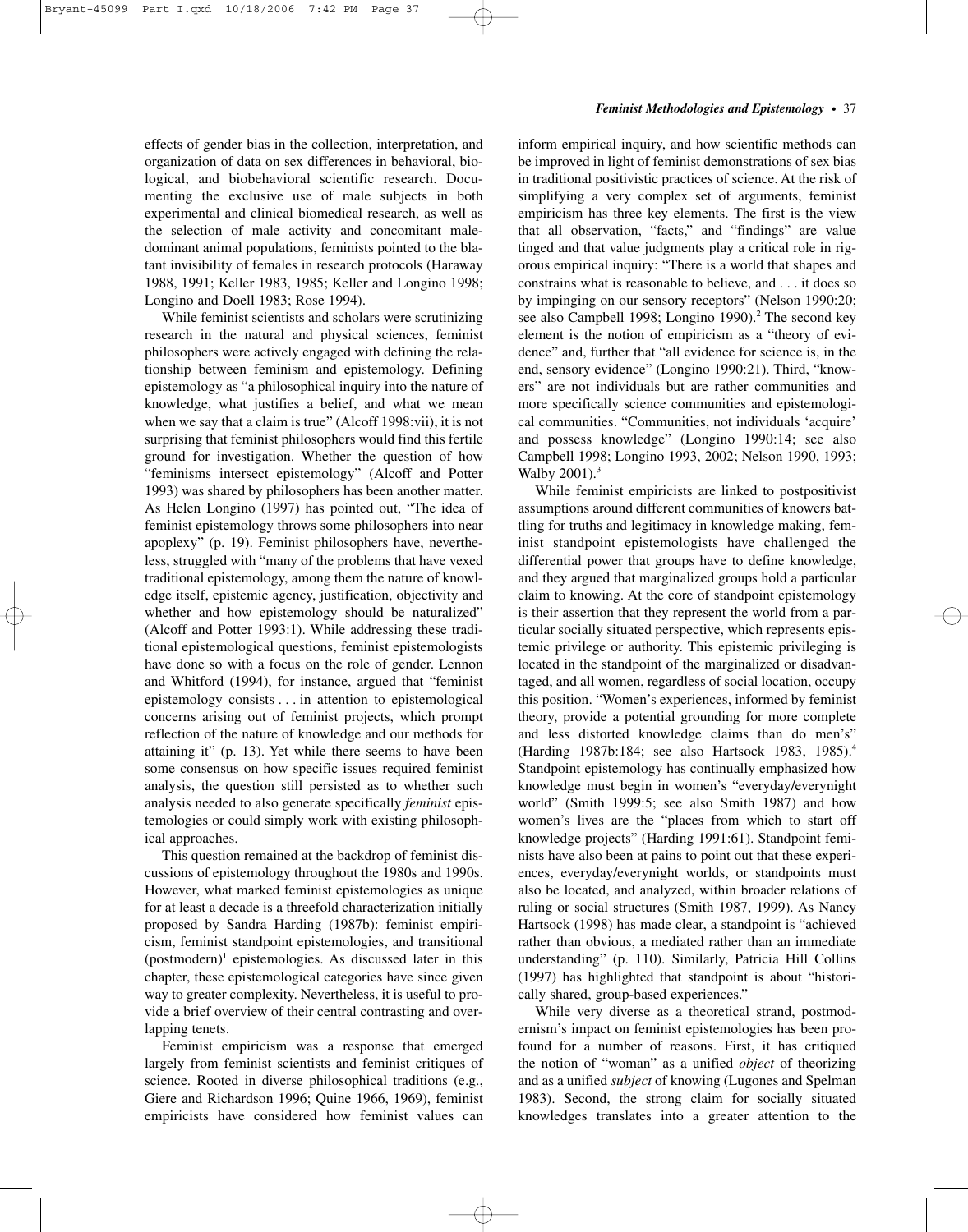#### 38–•–**NONTRADITIONAL PERSPECTIVES, THEORY, AND METHODOLOGY**

concept of reflexivity and to the role of the researcher in constructing knowledge. Third, drawing on Jane Flax's (1990) characterization of postmodernism as "the death of history," the "death of meta-narratives," and the "death of man" (p. 204), the intersections between feminism and postmodernism have led to the articulation of a plurality of perspectives, none of which can claim objectivity or transcend into a "view from nowhere" (Haraway 1991). On the negative side, postmodernism can also be associated with a lack of feminist analysis, judgment, politics, or theorization. As described by Seyla Benhabib (1995), "A certain version of postmodernism is not only incompatible with but would undermine the very possibility of feminism as the theoretical articulation of the emancipatory aspirations of women" (p. 29; Brodribb 1992; but see Elam 1992).

While initially cast as three fundamentally contrasting frameworks, Harding's tripartite distinction between feminist empiricism, feminist standpoint epistemologies, and transitional (postmodern) epistemologies has faded in the last 20 years. Indeed, Harding herself predicted this blurring (Harding 1987b, 1991, 1998). More recent debates have focused on how to characterize each strand of feminist epistemology, and indeed whether these are best named as theories, methodologies, or epistemologies (Collins 1997; Hartsock 1998; Smith 1999). Moreover, these oft-cited three categories of feminist epistemologies are clearly inadequate to reflect the wide variety of feminist research since much of it falls between and joins elements of two or three frameworks (see Fraser 1995; Fraser and Nicholson 1990; Haraway 1988, 1991). For example, since postmodern and postcolonial critiques have highlighted the importance of multiple or fragmented perspectives, feminist standpoint has moved in a pluralistic direction, acknowledging many situated standpoints (Collins 1997, 2000; Harding 1993b, 1998; Harding and Norberg 2005; Reynolds 2002; Smith 1999, 2005). At the same time, the focus on empirical evidence and "experience" and an emphasis on communities, rather than individuated knowers, has always signaled at least some convergence between feminist empiricism and feminist standpoint.

Throughout the 1990s, the emphasis on three epistemologies became partially replaced by reflections on the processes of "knowing, knowers and known" (Hawkesworth 1989). Particular questions framing subjectivity and issues of representation and legitimation have come to take center stage in feminist epistemological discussions. Such questions include the following: "Who can be a knower" (Code 1991), "What can be known" (Alcoff 1998), and "How do we know what we know?" (Alcoff 1998). As far back as 1993, Alcoff and Potter recognized that while feminist epistemology had "named recognition," its referent was becoming increasingly obscure (see also Longino 1997).

Any clear "referent" to feminist epistemology was also eroded by the growing influence of postmodern, poststructural, and postcolonial thinking that quashed the idea that there could be a feminist or even several feminist "ways of knowing." In this vein, feminists working on epistemological questions have found themselves facing the same crises as nonfeminists charting similar terrain. As Norman Denzin and Yvonna Lincoln (2000) suggest, researchers have begun to face a profound triple "crisis of representation, legitimation and praxis" (see also Atkinson 1992; Clifford 1986; Denzin 1997; Lather 1991; Marcus and Fisher 1986). Often referred to as the "reflexive turn" or the "narrative turn," as found mainly in postmodern and poststructuralist critiques, these crises have created a sense of uncertainty as increasingly complex questions have been raised concerning the status, validity, basis, and authority of knowledge claims (Geertz 1988; Hollway 1989; Richardson 1997).

In light of this backdrop, the question of whether feminists need their own epistemologies began to be reviewed more critically. There were many variations on this question: Would a feminist epistemology simply reverse androcentric epistemology to a gynocentric epistemology? (Duran 1991:14–15). Is "feminist knowledge" or "feminist science" a "contradiction in terms?" (Harding 1987b:182). "What does feminism require of an epistemology" (Fricker 1994:95). Louise Antony addressed this issue succinctly when she asked, "Do we need in order to accommodate these questions, insights, and projects, a specifically feminist alternative to currently available epistemological frameworks" (Antony 1993:187). Her answer was a resounding "no." Meanwhile, parallel discussions were occurring for feminist researchers, particularly those working with qualitative research projects.

# **FEMINIST METHODOLOGIES AND METHODS**

Just a few years after Code's "outrageous question," Sandra Harding queried in a well-cited piece: "Is there a feminist method?" While Harding was careful to distinguish between method as "techniques for gathering evidence" and methodology as "a theory and analysis of how research does or should proceed" (Harding 1987a:2–3), the question of feminist versions of each of these has been asked. That is, are there methods that are specifically feminist? Furthermore, what is it that makes feminist approaches to methodology unique?

Feminist sociologists have made important contributions to this debate as they began to criticize positivism as a philosophical framework and, more specifically, its most acute methodological instrument—that of quantitative methods for its practice of detached and objective scientific research and the objectification of research subjects (Graham 1983b; Reinharz 1979). These methodological critiques were well placed against a backdrop of feminist scholarship struggling to find a place for alternative values within the academy. Such concerns emerged out of a sense of despair and anger that knowledge, both academic and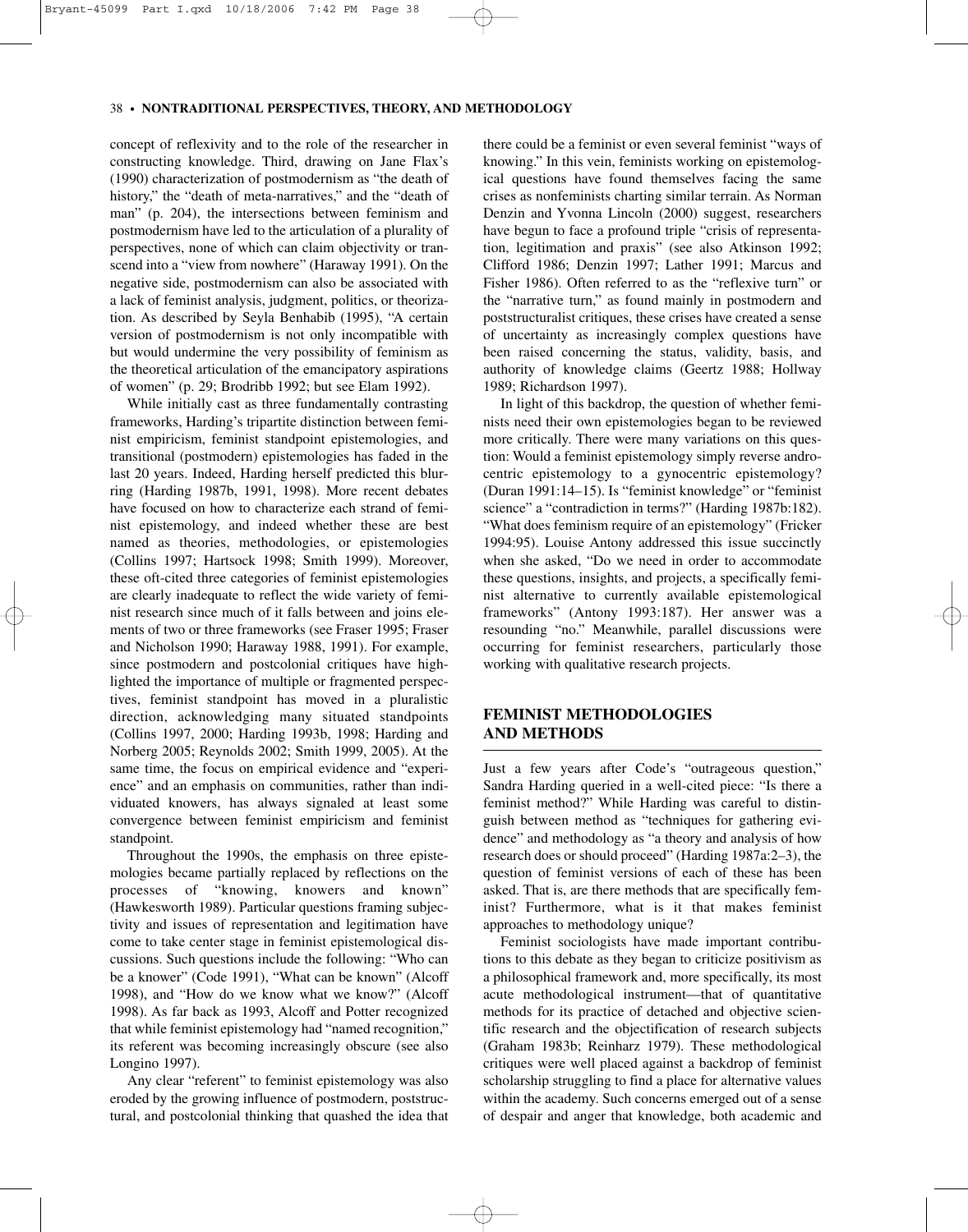popular, was based on men's lives, male ways of thinking, and directed toward the problems articulated by men. Dorothy Smith (1974) argued that "sociology... has been based on and built up within the male social universe" (p. 7) while further lamenting in her seminal work, *The Everyday World as Problematic* (1987), that the lives of women were largely left to novelists or poets. This rendered invisible, within the knowledge academies, women's lives and female-dominated domains such as domestic work and the care of children, the ill, and the elderly (see Finch and Groves 1983; Graham 1983a, 1991). Subsequently, and not surprisingly, where women's lives *were* studied and theorized, this occurred within male stream lenses. In this vein, British sociologist Hilary Graham (1983b) eloquently asked, "Do her answers fit his questions?" when she observed that women's experiences were being measured within surveys designed on the basis of men's lives. A decade later, and again in Britain, Rosalind Edwards observed that attempts were still being made to fit women's lives into male theories, like trying to "fit a round peg into a square hole" (Edwards 1990:479).

A noteworthy piece by British sociologist Ann Oakley (1981) still stands as one of the most cited articles within this discussion. Challenging the masculine assumptions of "proper interviews" that dominated the sociological textbooks of the time, Oakley argued that some methods were better suited to feminist aims and that these could be viewed as feminist methods. Oakley suggested that, contrary to an objective, standardized, and detached approach to interviewing, the goal of finding out about people through interviewing was "best achieved when the relationship of interviewer and interviewee is non-hierarchical and when the interviewer is prepared to invest his or her own personal identity in the relationship" (p. 41).<sup>5</sup> Drawing on her interviews with mothers, she maintained that her own identity as a mother came to act as a leveler against a power hierarchy in the interviewee-interviewer relationship:

Where both share the same gender socialization and critical life-experiences, social distance can be minimal. Where both interviewer and interviewee share membership of the same minority group, the basis for equality may impress itself even more urgently on the interviewer's consciousness. (Oakley 1981:55; see also Finch 1984; Stanley and Wise [1983] 1993; Rheinharz 1992)

These perspectives have since been criticized and deconstructed. To name a particular method, methodology, or theory as feminist calls for standards of judgment, which may exclude work that does not fit such criteria. Moreover, feminists have contested notions of mutuality and equality in interviews, highlighting how differing, as well as shared, structural characteristics can impede mutuality and reciprocity (Coterill 1992; Edwards 1990; Glucksmann 1994; Ramazanoglu 1989; Ribbens 1989; Song and Parker 1995). Catherine Reissman (1987) highlighted that "gender and personal involvement may not be

#### *Feminist Methodologies and Epistemology*–•–39

enough for full 'knowing'" (p. 189; see also Ribbens 1998) while Rosalind Edwards (1993) cautioned that

if . . . we accept that there are structurally based divisions between women on the basis of race and/or class that may lead them to have some different interests and priorities, then what has been said about woman-to-woman interviewing may not apply in all situations. (P. 184)

Reflections on the inevitability of power differentials within research have extended into discussions of the "dangers" of the illusion of equality in research relationships, the ethical dilemmas involved in conducting research with disadvantaged or marginalized women, as well as larger epistemological issues involved in attempting to "know" others. Sociologists have been particularly vocal on the first issue of the potential dangers associated with trying to be "friendly" in interviews. Pamela Cotterill (1992), for example, has drawn attention to the "potentially damaging effects of a research technique which encourages friendship in order to focus on very private and personal aspects of people's lives" (p. 597; see also Stacey 1991). While Western-based social scientists have "worried" over such issues (Fine and Wiess 1996:251; see also DeVault 1999), such dangers have perhaps been best articulated by feminists working in contexts where inequalities are acute, such as in low-income communities and in Third World countries. For example, in her preface to her edited collection on *Feminist Dilemmas in Field Work,* Diane Wolf (1996) discusses how her research inadvertently exacerbated the inequalities between herself and her research subjects in Java, Indonesia:

My research was an attempt to analyze and depict their lives, their situation, and the grueling work of factory jobs....I would go on to finish my dissertation, get a Ph.D., get a job based on a talk about this research, make enough money in one month to sustain an entire village for several, publish, and, I hoped, make a career. The money I gave to people of the organizations I contribute to will not be able to change much in the lives of those I worked with. Despite my good intentions, I was making a situation for myself based on structures of poverty and gender inequality. (P. x; see also Hale 1991; Patai 1991; Zavella 1993)

Ironically, criticisms of male stream theories that excluded women began to haunt feminists trying to come up with alternative methodologies that could also marginalize women, albeit inadvertently. Gesa Kirsch (2005) eloquently articulates this point when she writes,

It is perhaps ironic, then, that scholars are discovering that methodological changes intended to achieve feminist ends—increased collaboration, greater interaction, and more open communication with research participants—may have inadvertently reintroduced some of the ethical dilemmas feminist researchers had hoped to eliminate: participants' sense of disappointment, alienation, and potential exploitation. (P. 2163)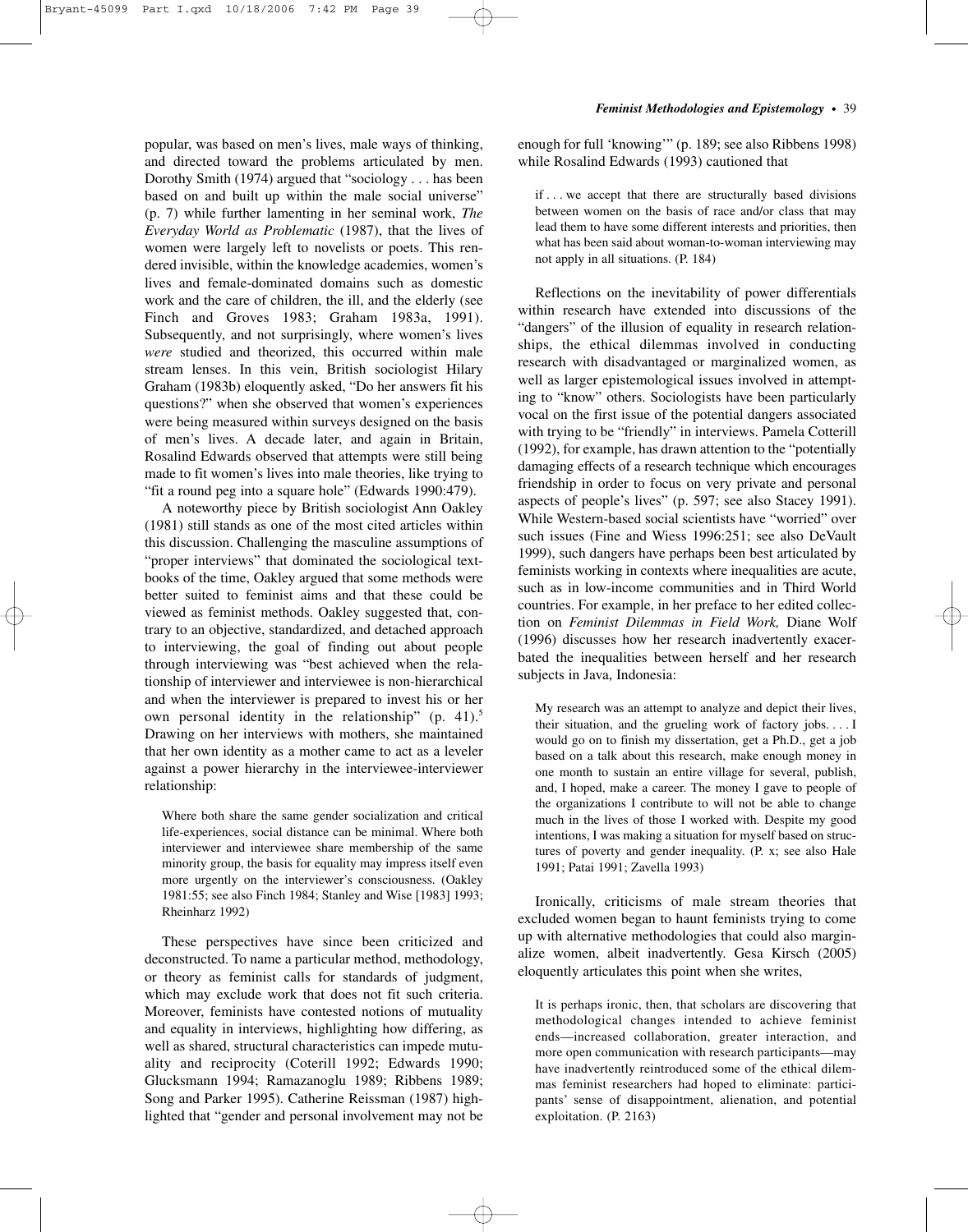#### 40–•–**NONTRADITIONAL PERSPECTIVES, THEORY, AND METHODOLOGY**

By the late 1980s, many feminists opposed the idea of there being distinctive feminist methods or methodologies. Instead, they suggested that many feminists were "simply" doing "good" research. For example, in 1990, feminist criminologist Lorraine Gelsthorpe acknowledged the "difficulty of distinguishing between feminist research and simply "'good' research" and asked, "Is feminist research merely 'old wine in new bottles'?" (Gelsthorpe 1990:105).

While others have concurred that feminist research should be "good" research that provides alternatives to mainstream research, it is also the case that, over the past decade, a large body of scholarship has laid out some key underlying principles that are central to much feminist research.

## **FEMINIST RESEARCH**

While it is difficult to argue that there is a specifically feminist method, methodology, or epistemology, it is the case that feminist scholars have embraced particular characteristics in their work. First, feminist researchers have long advocated that feminist research should be not just on women, but *for* women and, where possible, with women (DeVault 1990, 1996; Edwards 1990; Fonow and Cook 1991, 2005; Neilsen 1990; Ramazanoglu and Holland 2002; Reinharz 1992; Smith 1987, 1989, 1999; Stanley and Wise [1983] 1993). Second, feminist researchers have actively engaged with methodological innovation through challenging conventional or mainstream ways of collecting, analyzing, and presenting data (Code 1995; Gelsthorpe 1990; Lather 2001; Lather and Smithies 1997; Mol 2002; Naples 2003; Richardson 1988, 1997). Initially, this involved challenging positivist frameworks and the dominance of quantitative methods and experimenting with novel ways of documenting and representing women's experiences or everyday worlds. More recently, however, quantitative methods have been accepted and adopted (McCall 2005; Oakley 1998). Indeed, feminist methodological challenges include a diversity of methodological and epistemological approaches (Ramazanoglu and Holland 2002:2). Third, feminist research is concerned with issues of broader social change and social justice (Fonow and Cook 1991, 2005). According to Beverly Skeggs (1994), feminist research is distinct from nonfeminist research because it "begins from the premise that the nature of reality in western society is unequal and hierarchical" (p. 77). In a similar way, Ramazanoglu and Holland (2002) note that "feminist research is imbued with particular theoretical, political and ethical concerns that make these varied approaches to social research distinctive" (pp. 2–3).

To these well-established key features of feminist research, we add two further issues—power and reflexivity—which we suggest have become critical within feminist discussions of methods, methodologies, and epistemologies.

#### **Power: Knowing and Representing Others**

Feminism's most compelling epistemological insight lies in the connections it has made between knowledge and power. (Lennon and Whitford 1994)

As discussed above, early feminist discussions took an optimistic view on power relations between the researcher and the researched. Feminist researchers argued that power differentials in research could be minimized by developing nonhierarchical and "friendly" relationships with respondents (e.g., Oakley 1981). Later feminists critiqued this position, pointing to the inevitability of power imbalances in research. Feminist sociologists now recognize that researchers and respondents have a "different and unequal relation to knowledge" (Glucksmann 1994:150) and that within most research projects, "The final shift of power between the researcher and the respondent is balanced in favor of the researcher, for it is she who eventually walks away" (Cotterill 1992:604; see also Reinharz 1992; Stacey 1991; Wolf 1996). The focus of much current feminist scholarship has moved on from the question of *whether* there are power inequalities between researchers and respondents, to consider *how* power influences knowledge production and construction processes.

Questions about who produces knowledge, "Who can be a knower?" (Code 1991), "Whose knowledge?" (Harding 1991), and "Who speaks for whom? (Code 1995; Mohanty, Russo, and Torres 1991) have become critical in contemporary feminist, postmodern, and postcolonial climates. Women of color working within Western contexts and feminists working in Third World settings have highlighted "otherness," exclusion, racism, and ethnocentrism. Key issues have included the interrelatedness of race and selective entitlement to theory production (Hunter 2004; Sandoval 2000a, 2000b); intersections of global capitalism and feminist transnational identities (Ferguson 2004; Schutte 1993, 1998, 2000; Shohat 2001), the question of whether feminists in dominant cultures can ever *know* subaltern cultures (Alexander and Mohanty 1997; Ladson-Billings 2000; Mohanty et al. 1991; Oyewumi 2000; Spivak 1993), the challenges of knowing transnational lesbian and gay identities (Bunch 1987; Gopinath 2005), and the role and representation of subordinate "others" in the production of knowledge (Bernal 2002; Christian 1996).

Issues of power are also present in our attempts to come to know and represent the intimate details of others who live in close proximity to us. Even where researchers and respondents share structural and cultural similarities of, for example, gender, ethnicity, class, and age, this does not guarantee knowing, or "better" knowing. Being an "insider"—whatever this actually means—is not a straightforward route to knowing (Narayan 1993; Olesen 1998; Stanley 1994; Zavella 1993). Feminists have emphasized, and reflected on, the "tensions" and "dilemmas" (e.g., Ribbens and Edwards 1998; Wolf 1996) involved in coming to know and represent the narratives, experiences, or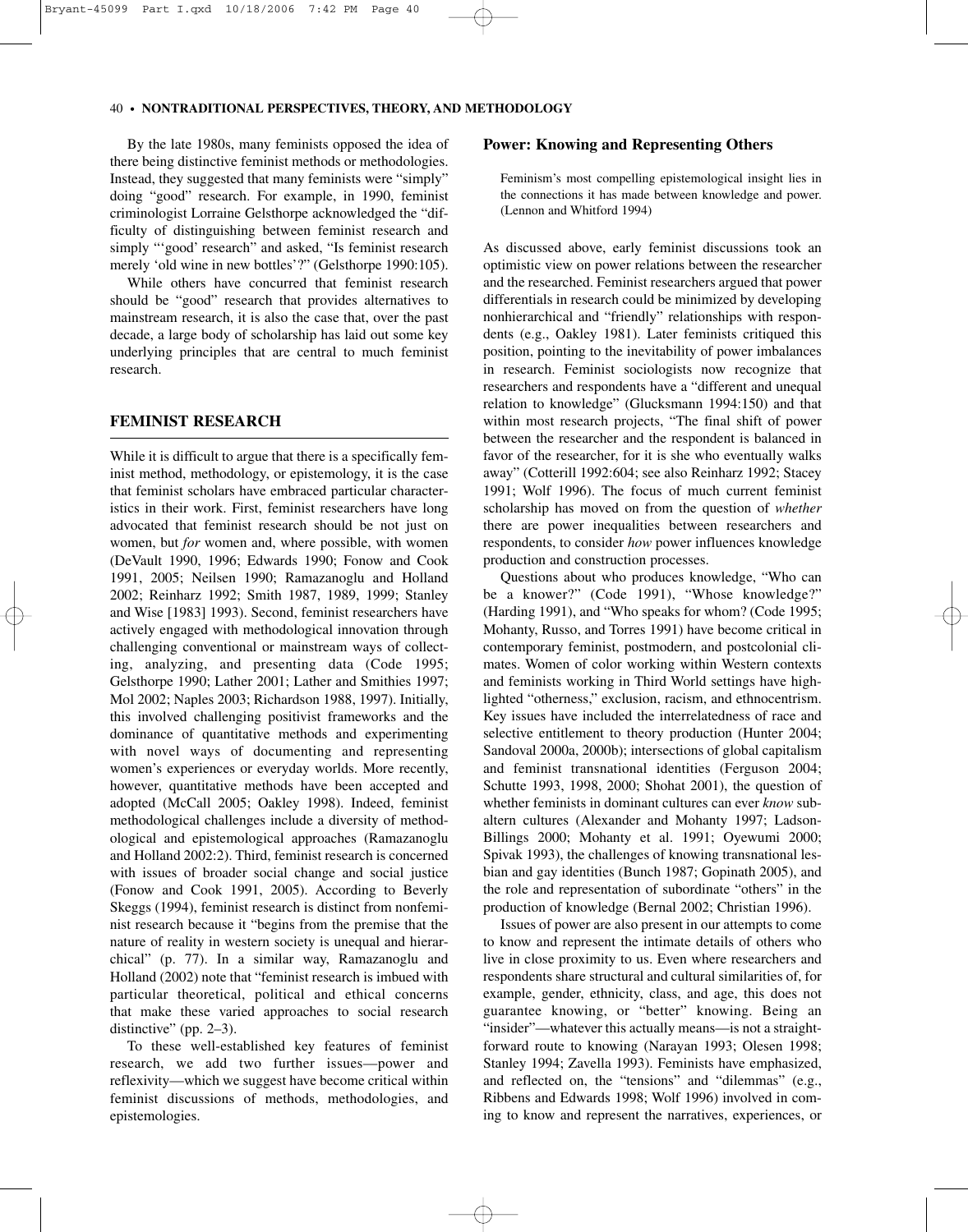lives of others. They have questioned how "voices of participants are to be heard, with what authority, and in what form?" (Olesen 1998:315). They have asked *whether* and *how* the "experience" (Scott 1992, 1994) or "voice" (Beiser 1993; Charmaz 1993; Wilkinson 1994) of another can be accessed. They have noted the dangers of presuming to know, speak for, or advocate for others. Lorraine Code (1995) echoes the views of many feminist researchers grappling with power dilemmas around knowing, representing, and advocating for others. She writes,

Only rarely can we presume to understand exactly how it is for someone else even of our own class, race, sexual orientation and social group. These issues become exacerbated when feminists claim to speak for others across the complexities of difference, with the consequences that the politics of speaking for, about, and on behalf of other women is *one of the most contested areas in present day feminist activism and research* [italics added]. (P. 30)

As the site where research participants' voices, accounts, or narratives become "transformed" into theory, we have argued that the interpretation stages and processes of empirical research are critical to feminist concerns with power, exploitation, knowing, and representation (Doucet and Mauthner 2002; Mauthner and Doucet 1998, 2003; see also Glucksmann 1994). With the exception of participatory research or collaborative research processes (e.g., Code and Burt 1995; Davies et al. 2004; Ristock and Pennell 1996; Siltanen, Willis, and Scobie, forthcoming), the analysis and interpretation of others' narratives usually take place "back in the office," in isolation from our respondents, research users, and colleagues. Both the analytic processes and the "raw" narrative transcripts tend to remain hidden and invisible. This, we suggest, compels researchers to be reflexive about these processes of interpretation and power and how methodology and epistemology intertwine during this phase of research. We argue for accountable and responsible knowing and emphasize the critical importance of being reflexive and transparent about our knowledge construction processes (see Doucet and Mauthner 2002; Mauthner and Doucet 1998, 2003).

While feminists have long debated issues of power vis-à-vis research respondents "in the field," only recently have they turned this critical reflexive gaze onto their practices and relationships with collaborators "in the office," and the influence of institutional power dynamics on what becomes "known" and how (Gillies, Jessop, and Lucey, forthcoming; Mauthner and Edwards, forthcoming). One of the challenges feminists face is how to create egalitarian and collaborative research practices and relationships, within the context of "new managerialist" hierarchical higher education institutions (Mauthner and Edwards, forthcoming). The personal, political, and ethical dilemmas that arise in negotiating the dynamic relations of power that structure and sustain the institutions and practices through which research knowledge is produced is becoming a key issue within feminist research debates.

## **Reflexivity**

The issue of reflexivity and the ways in which "our subjectivity becomes entangled in the lives of others" (Denzin 1997:27) has concerned sociologists, anthropologists, and cross-disciplinary feminist scholars for decades and philosophers for even longer (Kuhn 1962; Quine 1969; Rorty 1969). Feminist sociologists have been particularly vocal on this point, and reflexivity has come to be regarded as one of the pivotal themes in discussions of feminist research (DeVault 1996; Fonow and Cook 1991, 2005; Gelsthorpe 1990; Naples 2003; Ramazanoglu and Holland 2002). Most feminist researchers openly reflect on, acknowledge, and document their social location and the roles they play in co-creating data and in constructing knowledges (Harding 1993a; Hertz 1997; Wolf 1996). In this expanding area of scholarship, four key areas have attracted the attention and commitment of feminist researchers.

First, while reflexivity is largely a point of consensus for feminist researchers, recent attention has underlined theoretical diversity within the concept itself. Nancy Naples (2003:214), for example, argues for the use of the term "'reflective practice' since it indicates a more thoughtful process and does not invoke the oftenunconscious responses to stimuli associated with reflex." Others have pointed to "strong" and "weak" reflexivity as ways of accounting for its varied degrees of reflexiveness as well as its links to "strong" objectivity<sup>6</sup> (Harding 1993a, 1998; Wasserfall 1994). Reflexivity has also been linked to "accountability," as a way of accounting for the knowledge produced (Code 1995; Doucet and Mauthner 2002; Hurtado 1996; Ramazanoglu and Holland 2002). Recent discussions have drawn attention to the constraints on reflexivity, owing to our partial awareness of the range of influences impacting on our research, and the unpredictable ways in which our work will be read (Bordo 1997; Grosz 1995; Mauthner and Doucet 2003; Mauthner, Parry, and Backett-Milburn 1998). We have suggested the notion of "reflexivity in retrospect" as a way of viewing research and the knowledge produced as a continuous and openended process that changes as researchers revisit their data and as new researchers reanalyze old data sets (Mauthner and Doucet 2003).

A second theme within feminist debates on reflexivity concerns the partial, provisional, and perspectival nature of knowledge claims. The production of theory is viewed as a social activity, which is culturally, socially, and historically embedded, thus resulting in "situated knowledges" (Haraway 1988). The "reflexive turn," combined with the "extensive 'turn to culture' in feminism" (Barrett 1992:204), has, however, created a sense of uncertainty and crisis as increasingly complex questions are raised concerning the status, validity, basis, and authority of the author and their knowledge claims (Bordo 1997; Grosz 1995; Richardson 1988, 1997). This has particular implications for feminist emancipatory goals in that feminists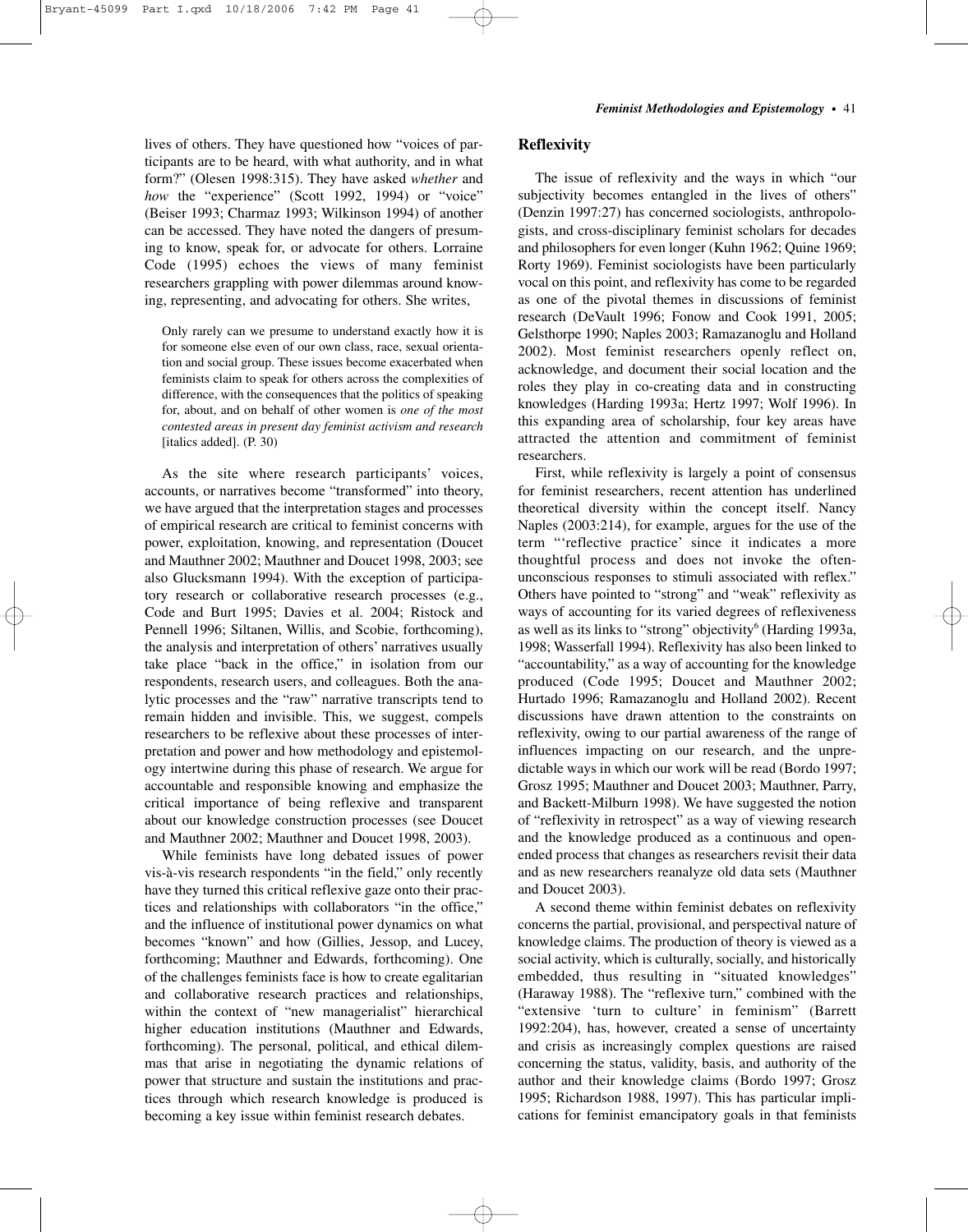#### 42–•–**NONTRADITIONAL PERSPECTIVES, THEORY, AND METHODOLOGY**

have been left to grapple with how to make "real" political claims from their work (e.g., Benhabib 1995; Lazreg 1994; Seller 1988; Smith 1999).

A third area where feminist sociologists have given significant attention concerns issues of reflexive positioning in research projects (see, e.g., Hertz 1997; Letherby 2002; Ramazanoglu and Holland 2002). This reflexive positioning tends to take the form of positioning in terms of subject positions such as gender, class, ethnicity, sexuality, and geographical location. This predominant approach to reflexivity has, however, been criticized. By focusing on the researcher's own subject positions, the discussion of reflexivity tends to remain fixed at the level of the researcher and how their subjectivity—especially in fieldwork and in writing up—influences research. An illustration of this weakness is Shulamit Reinharz's (1997) piece, "Who Am I," in which she reflects on her "20 different selves" (p. 5) and their influence on the research process, particularly fieldwork. These reflections may be useful in underlining the complexity of "self" in practical terms during research, but their inadvertent consequence is that the researcher—the privileged, often white, often middle class, and First World researcher takes center stage. While engaged in dialogues about decentering the West, feminist researchers from Western industrialized countries simultaneously put themselves at the center while marginalizing the Third World narrator (Hale 1991). A further critique is that naming subject positionings does not address the question of *how* these subject positionings affect knowledge construction. As Daphne Patai (1991) argues, these gestures at self-positioning are often "deployed as badges"; they are meant to represent "one's respect to 'difference' but do not affect any aspect of the research or the interpretive text" (p. 149). While social locations are important, reflexivity also means *actively reflecting on* personal, interpersonal, institutional, pragmatic, emotional, theoretical, epistemological, and ontological influences on our research and interpretive processes. That is, how do these reflexive positionings actually shape research practices and the knowledges that are ultimately produced?

While feminist researchers have recognized that reflexivity is important in data analysis, and in knowledge construction more generally (Mason 2002; Olesen et al. 1994; Pidgeon and Henwood 1997), the question remains as to how researchers can "do" reflexivity within the context of empirical research practice, and particularly the analysis and interpretation of narratives. As well stated by Ramazanoglu and Holland (2002): "Feminism has been stronger on honourable intentions for accessing power relations than on effective skills and strategies to enable

researchers to overcome limits of understanding, and the difficulty of seeing ourselves as others see us" (p. 119).

#### **CONCLUSIONS**

Over the past three decades, there have been multiple intersections between feminism and the fields of methodology and epistemology. While initially claiming a particular privileged place around the names of "feminist methods," "feminist methodologies," and "feminist epistemologies," greater attention to diversity and complexity in feminist efforts to research and "know" the lives of others, whether across the globe or within one's local community, has meant that feminists have come to see themselves, and be seen by others, as key contributors to these burgeoning bodies of scholarship. Feminist research has become a well-used term for the work that feminists do when they take on either qualitative or quantitative research that is driven by, and aimed toward, a desire to challenge multiple hierarchies of inequalities within social life. Feminist scholars have made significant contributions to both mainstream and alternative thinking around issues of power, knowing, representation, reflexivity, and legitimation in methodological and epistemological discussions. Feminist sociologists have been particularly prominent in their participation in advancing such knowledge.

While the rich multidisciplinary feminist scholarship on methodologies and epistemologies and the development of a specific field of scholarship under the name of "feminist research," has been nothing short of overwhelming in the past few decades, several areas of work still require attention. Such areas include the challenges for feminists in making sense of, and theorizing, men's experiences (Doucet 2004; Grenz 2005; Presser 2005; Taylor and Rupp 2005); grappling with power in the internal workings of the research process, especially hierarchies of inequalities within feminist research teams and collaborations (see Mauthner and Edwards, forthcoming); greater attention to linking "knowing and doing" (Letherby 2002) and methodologies and epistemologies (e.g., Code 1995; Holland and Ramazanoglu 1994; Maynard 1994; Naples 2003; Ramazanoglu and Holland 2002); and actualizing what it means to "do" reflexivity, or to enact what Harding has called "strong reflexivity" (1993a) and "robust reflexivity" (1998). In the words of Lorraine Code, feminist researchers must continue in their efforts to reflect on and write about what it means to "know responsibly, to "know well" (see Code 1984, 1988, 1993, 1995) and to "create exemplary kinds of knowing" (Code 1993:39). Feminist sociologists are well positioned to lead such efforts.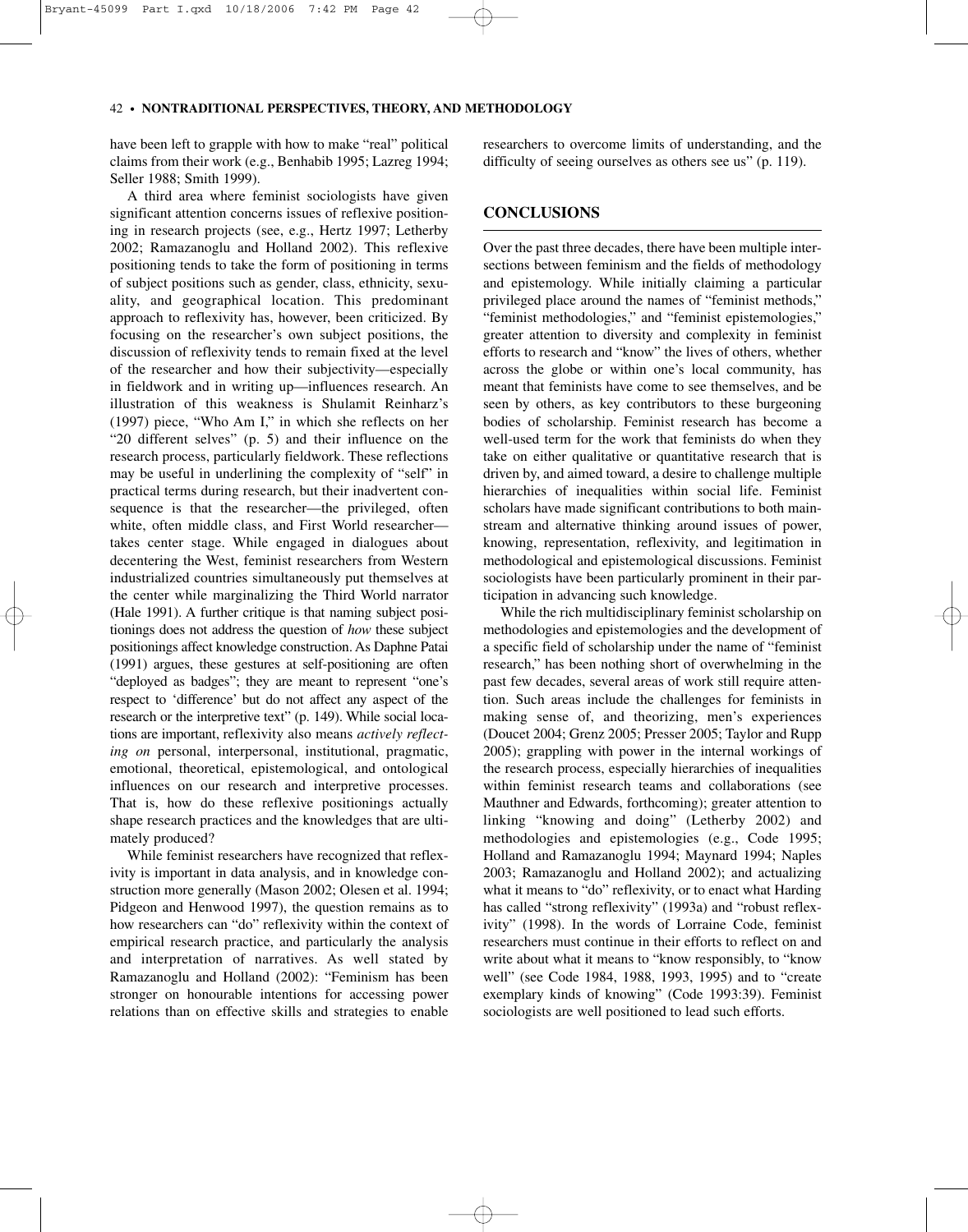feature that the subsequent repair marks as the trouble source, such as "I had wanted to." Through a repair the speaker may achieve an alternation of a conveyed meaning even if the original item was not false in any independent sense. Sometimes a distinction is drawn between repairs and corrections that handle errors having an independent existence (see Schegloff et al. 1977).

#### *Chapter 4. Humanist Sociology*

1. Although Max Weber and Georg Simmel offered alternatives to positivism, they did not, except as private citizens, embrace a moral imperative.

2. An irony here is that although Sumner was an ordained minister and a practicing Christian, his sociology was devoid of any religious or moral underpinnings.

3. Jane Addams was baptized at the age of 27 and saw this as more of a joining of a community than as a religious commitment (Linn [1937] 2000).

4. Deegan (1988:161) offers the interesting interpretation that although Park and Burgess's quarrel was with the religiosity of the early male Chicago sociologists, they did not openly confront them on this point and instead attacked Jane Addams and the women of Hull-House as unscientific social workers.

5. Although Small and Giddings were at odds regarding the direction that sociological research should take, and there is evidence of personal animosity between them (see Bannister 1987), neither wavered in his commitment to a Christian-based sociology and its use in spreading the social gospel.

6. Space limitations preclude the inclusion of such others as Luther Barnard (1881–1951), Robert Lynd (1892–1970), Pitirim Sorokin (1889–1968), and Willard Waller (1899–1945), who also kept the humanistic tradition alive.

7. Mills's B.A. and M.A. from the University of Texas were in philosophy. He chose to do doctoral work in sociology at the University of Wisconsin because the sociology department offered him a larger fellowship than he was offered in philosophy (Scimecca 1977).

8. Lee also was a cofounder of another sociological association, the Society for the Study of Social Problems (SSSP), in 1953. In addition, he was elected to the presidency of the American Sociological Association in 1976 as a write-in candidate.

# *Chapter 5. Feminist Methodologies and Epistemology*

1. Although Harding refers to the third stream as "transitional" epistemologies in her earlier work (Harding 1987b), she later refers to this category as "postmodern" epistemologies (see Harding 1991).

2. Empiricism is the view that experience provides the sole, or at least the primary, justification for all knowledge. From the classical empiricists to some early twentieth-century theorists, empiricists held that the content of experience could be described in fixed, basic, theory-neutral terms—for example, in terms of sense data. Philosophy was regarded as a discipline that could provide a transcendent or external justification for empirical or scientific methods. Quine (1969) revolutionized empiricism by rejecting both these ideas. Quine argued that observation is

thoroughly theory laden. It is cast in terms of complex concepts that cannot be immediately given in experience, all of which are potentially subject to revision in light of further experience.

3. Part of the problem with understanding feminist empiricism is that Harding initially provided such a slim and distorted picture of what this was. Indeed as argued by sociologist Gregor McLennan (1995), "Given her initial characterization of what empiricism involves, it comes as no surprise that Harding can find no real life advocates of feminist empiricism" (p. 394). In her later work, Harding (1991, 1993a) distinguished between the "original spontaneous" feminist empiricism and a recent philosophical version as found, she notes, in her fellow authors (Longino 1993; Nelson 1993) in the collection titled *Feminist Epistemologies.* Here, she acknowledges that Longino and Nelson "have developed sophisticated and valuable feminist empiricist philosophies of science" (Harding 1993a:51).

4. The difficulty with describing feminist standpoint is that there are many versions of it (Harding 1987b, 1991, 1993a; Hartsock 1983, 1985; Jaggar 1983; Rose 1983; Smith 1974, 1987, 1999) and it has been widely critiqued (e.g., Flax 1990; Hekman 1997; Walby 2001). Feminist standpoint epistemology has been criticized for implying there is an essential woman (Collins 2000), for giving epistemic privilege to gender oppression over other kinds of oppressions (Bar On 1993), for prioritizing the "unique abilities of the oppressed to produce knowledge" (Harding 1991:57), and for assuming that the "standpoints" of the oppressed have not been tainted by dominant ideologies (Flax 1990; Hawkesworth 1989; Holmwood 1995).

5. Ann Oakley (1998, 2000) has since qualified her views on this.

6. Harding (1991, 1993a) writes about the links between "strong reflexivity" and "strong objectivity" in the construction of feminist epistemologies. Specifically, she argues,

A notion of *strong objectivity* [italics added] would require that the objects of inquiry be conceptualized as gazing back in all their cultural particularity and that the researcher, through theory and methods, stand behind them, gazing back at his own socially situated research project in all its cultural particularity and its relationship to other projects of his culture many of which . . . can be seen only from locations far away from the scientist's actual daily work. (Harding 1991:163)

#### *Chapter 6. Feminist Theories*

1. As Eldridge et al. (2000) point out, feminism is not the only social movement to have challenged sociology's partial standpoint: for example, "as sociology became the chosen discipline for members of disenfranchised groups entering the academy, its own partisanship was unmasked" (p. 4).

2. Stories of their appearances, their experiences, their demands, and the resistance to those demands are legion, though for the most part unwritten (Laslett and Thorne 1997; Hamilton 1984, 2003).

3. This is, of course, similar to all theoretical traditions, though not always as acknowledged as in Alan Sica's (1995) recent comment: "Theoretical action . . . it's in that part of the Magical Theory bibliotheque where history, philosophy, aesthetics, nonexperimental psychology, aesthetics, nonexperimental psychology, ethics, economics, and politics share some common turf" (p. 6).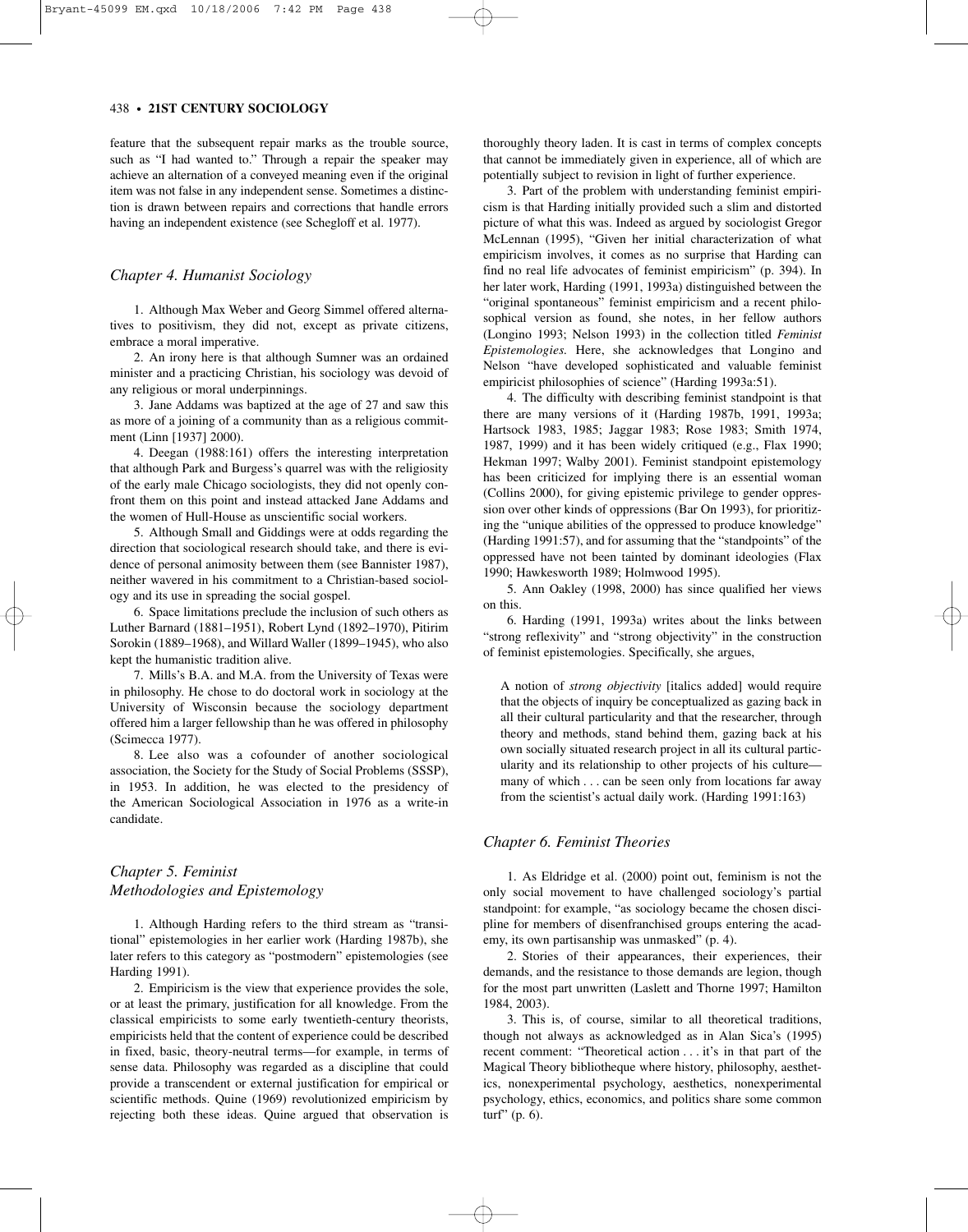- Du Bois, W. E. B. [1899] 1970. *The Philadelphia Negro.* New York: Oxford University Press.
- Elshtain, Jean Bethke. 2002. *Jane Addams and the Dream of American Democracy.* New York: Basic Books.
- Gerth, Hans H. and C. Wright Mills. 1953. *Character and Social Structure.* New York: Harbinger.
- Giddings, Franklin H. [1896] 1970. *The Principles of Sociology.* New York: Johnson Reprint Corporation.
- Giddings, Franklin, H. 1901. *Inductive Sociology.* New York: Macmillan.
- Glass, John. 1971. "The Humanistic Challenge to Sociology." *Journal of Humanistic Psychology* 11:170–83.
- Goodwin, Glenn A. 1983. "Toward a Paradigm for Humanistic Sociology." *Humanity and Society* 7(3):219–37.
- Goodwin, Glenn A. and Joseph A. Scimecca. 2006. *Classical Sociological Theory: Rediscovering the Promise of Sociology.* Belmont, CA: Thomson/Wadsworth.
- Hoult, Thomas Ford. 1979. *Sociology for a New Day.* 2d ed*.* New York: Random House.
- *Hull-House Maps and Papers, by Residents of Hull-House, a Social Settlement.* 1895. New York: Crowell.
- Laslett, Barbara. 1991. "Biography as Historical Sociology: The Case of William Fielding Ogburn." *Theory and Society* 20(4):511–38.
- Lee, Alfred McClung. 1973. *Toward Humanist Sociology.* Englewood Cliffs, NJ: Prentice Hall.
- Lee, Alfred McClung. 1978. *Sociology for Whom?* New York: Oxford University Press.
- Lee, Alfred McClung. 1988. *Sociology for People: Toward a Caring Profession.* Syracuse, NY: Syracuse University Press.
- Leggett, John. 1998. *Mining the Fields: Farm Workers Fight Back.* Dix Hills, NJ: General Hall.
- Lindenfeld, Frank, ed. 2004. "Cooperative Alternatives to Capitalism." *Humanity and Society* (special issue) 28(3).
- Linn, James Weber. [1937] 2000. *Jane Addams: A Biography.* Urbana: University of Illinois Press.
- Locke, John. [1690] 1894. *Essay Concerning Human Understanding.* Oxford, England: Oxford University Press.
- Martindale, Don. 1981. *The Nature and Types of Sociological Theory.* 2d ed. Boston, MA: Houghton Mifflin.
- Mead, George Herbert. [1934] 1974. *Mind, Self and Society.* Chicago, IL: University of Chicago Press.
- Meltzer, Bernard N., John W. Petras, and Larry T. Reynolds. 1977. *Symbolic Interactionism: Genesis, Varieties, and Criticisms.* Boston, MA: Routledge & Kegan Paul.
- Mills, C. Wright. 1951. *White Collar.* New York: Oxford University Press.
- Mills, C. Wright. 1956. *The Power Elite.* New York: Oxford University Press.
- Mills, C. Wright. 1959. *The Sociological Imagination.* New York: Oxford University Press.
- Ogburn, William F. [1922] 1966. *Social Change with Respect to Cultural and Original Nature.* New York: Dell.
- Park, Robert E. and Ernest W. Burgess. 1921. *Introduction to the Science of Sociology.* Chicago, IL: University of Chicago Press.
- Pepinski, Harold. 1991. *Geometry of Violence and Democracy.* Bloomington: Indiana University Press.
- Randall, John Herman, Jr. 1976. *The Making of the Modern Mind.* New York: Columbia University Press.
- Rauschenbush, Winifred. 1979. *Robert E. Park: Biography of a Sociologist.* Durham, NC: Duke University Press.
- Rossides, Daniel W. 1998. *Social Theory: Its Origins, History, and Contemporary Relevance.* Dix Hills, NJ: General Hall.
- Rousseau, Jean-Jacques [1755] 1985. *Discourse on Human Inequality.* New York: Penguin Books.
- Scimecca, Joseph A. 1977. *The Sociological Theory of C. Wright Mills.* Port Washington, NY: Kennikat Press.
- Scimecca, Joseph A. 1980. *Education and Society.* New York: Holt, Rinehart and Winston.
- Scimecca, Joseph A. 1987. "Humanist Sociological Theory: The State of an Art." *Humanity and Society* 11(3):335–52.
- Scimecca, Joseph A. 1989. "The Philosophical Foundations of Humanist Sociology." Pp. 223–38 in *Current Perspectives in Social Theory,* edited by J. Wilson. Greenwich, CT: JAI Press.
- Scimecca, Joseph A. 1995. *Society and Freedom.* 2d ed*.* Chicago, IL: Nelson-Hall.
- Scimecca, Joseph A. and Glenn A. Goodwin. 2003. "Jane Addams: The First Humanist Sociologist." *Humanity and Society* 27(2):143–57.
- Small, Albion W. [1905] 1974. *General Sociology: An Exposition of the Main Developments in Sociology from Spencer to Ratzenhofer.* Chicago, IL: University of Chicago Press.
- Small, Albion W. 1920. "Christianity and Industry." *American Journal of Sociology* 25(6):673–94.
- Small, Albion W. and George Vincent. 1894. *An Introduction to the Study of Society.* New York: American Book.
- Spencer, Herbert. [1873] 1961. *The Study of Sociology,* edited by T. Parsons. Ann Arbor: University of Michigan Press.
- Starr. Jerold. 2001. *Airwars: The Fight to Reclaim Public Broadcasting.* Philadelphia, PA: Temple University Press.
- Sumner, William Graham. 1911. *War and Other Essays,* edited by A. G. Keller. New Haven, CT: Yale University Press.
- Sumner, William Graham. 1940. *Folkways.* New York: New American Library.
- Taylor, Carol M. 1981. "W. E. B. Du Bois's Challenge to Scientific Racism." *Journal of Black Studies* 11(4):449–60.
- Vidich, Arthur J. and Stanford M. Lyman. 1985. *American Sociology: Worldly Rejections of Religion and Their Directions.* New Haven, CT: Yale University Press.
- Ward, Lester Frank. 1883. *Dynamic Sociology.* New York: Putnam.
- Ward, Lester Frank. 1898. *Outline of Sociology.* New York: Putnam.
- Ward, Lester Frank. 1906. *Applied Sociology.* Boston, MA: Ginn.
- Wolfe, James. 2004. "Institution vs. Movement in Peace Organizing." *Humanity and Society* 28(4):422–32.

*Chapter 5. Feminist Methodologies and Epistemology*

- Alcoff, Linda and Elizabeth Potter. 1993. "Introduction: When Feminisms Intersect Epistemology." Pp. 1–14 in *Feminist Epistemologies,* edited by L. Alcoff and E. Potter. London, England: Routledge.
- Alcoff, Linda Martin. 1998. "Preface." Pp. xxvi–xxviii in *Epistemology: The Big Questions,* edited by L. M. Alcoff. London, England: Blackwell.
- Alexander, Jackie and Chandra Talpede Mohanty. 1997. *Feminist Genealogies, Colonial Legacies, Democratic Futures.* New York: Routledge.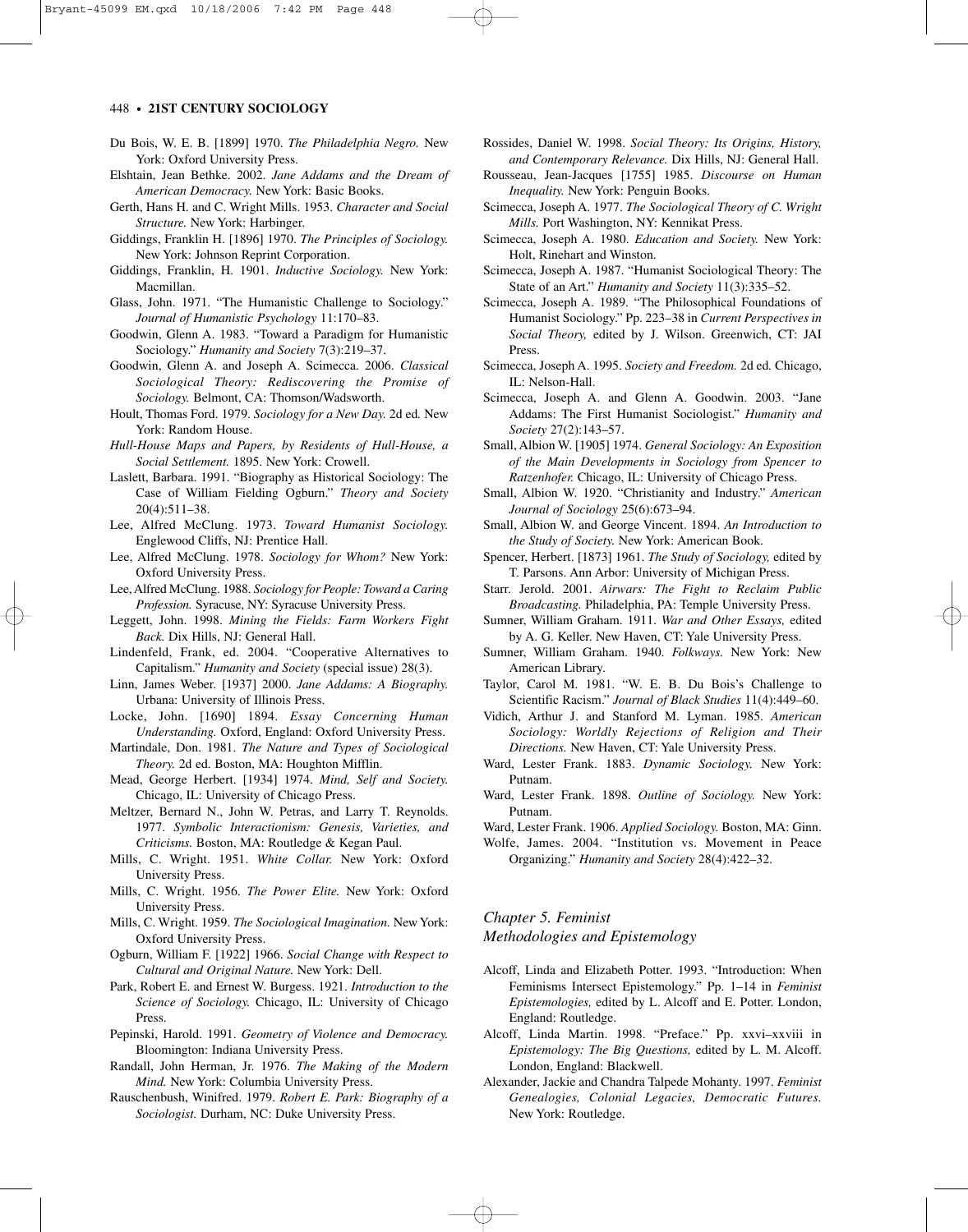#### *Volume Two References*–•–449

- Antony, Louise M. 1993. "Quine as Feminist: The Radical Import of Naturalized Epistemology." Pp. 185–226 in *A Mind of One's Own Feminist Essays on Reason and Objectivity,* edited by L. M. Antony and C. E. Witt. Cambridge, MA: Westview Press.
- Atkinson, P. 1992. *Understanding Ethnographic Texts.* London, England: Sage.
- Bar On, Bat-Ami. 1993. "Marginality and Epistemic Privilege." Pp. 83–100 in *Feminist Epistemologies,* edited by L. Alcoff and E. Potter. New York: Routledge.
- Barrett, Michele. 1992. "Words and Things: Materialism and Method in Contemporary Feminist Analysis." Pp. 201–17 in *Destabilizing Theory: Contemporary Feminist Debates,* edited by M. Barrett and A. Phillips. Cambridge, England: Polity Press.
- Beiser, H. R. 1993. "Meeting at the Crossroads: Women's Psychology and Girls' Development." *Journal of the American Medical Association* 11:1446–47.
- Benhabib, Seyla. 1995. "Feminism and Postmodernism." Pp. 17–34 in *Feminist Contentions: A Philosophical Exchange,* edited by S. Benhabib, J. Butler, D. Cornell, and N. Fraser. New York: Routledge.
- Bernal, Dolores Delgado. 2002. "Critical Race Theory, Latino Critical Theory, and Critical Raced-Gendered Epistemologies: Recognizing Students of Color as Holders and Creators of Knowledge." *Qualitative Inquiry* 8:105–26.
- Bordo, Susan. 1997. *Twilight Zones: The Hidden Life of Cultural Images from Plato to O. J.* Berkeley: University of California Press.
- Brodribb, Somer. 1992. *Nothing Mat(t)ers: A Feminist Critique of Postmodernism.* New York: Routledge.
- Bunch, Charlotte. 1987. *Passionate Politics: Feminist Theory in Action.* New York: St. Martin's Press.
- Campbell, Richard. 1998. *Illusions of Paradox.* Lanham, MD: Rowman & Littlefield.
- Charmaz, K. 1993. "Meeting at the Crossroads: Women's Psychology and Girls' Development." *Gender and Society* 6:614–16.
- Christian, Barbara. 1996. "The Race for Theory." Pp. 148–57 in *Contemporary Postcolonial Theory: A Reader,* edited by M. Padmini. New York: Arnold.
- Clifford, J. 1986. "Introduction: Partial Truths." Pp. 163–79 in *Writing Culture: The Poetics and Politics of Ethnography,* edited by J. Clifford and G. E. Marcus. Berkeley: University of California Press.
- Code, Lorraine. 1981. "Is the Sex of the Knower Epistemologically Significant?" *Metaphilosophy* 12:267–76.
- Code, Lorraine. 1984. "Toward a 'Responsibilist' Epistemology." *Philosophy and Phenomenological Research* 45:29–50.
- Code, Lorraine. 1988. "Experience, Knowledge and Responsibility." Pp. 187–204 in *Feminist Perspectives in Philosophy,* edited by M. Griffiths and M. Whitford. Bloomington: Indiana University Press.
- Code, Lorraine. 1991. *What Can She Know? Feminist Theory and the Construction of Knowledge.* Ithaca, NY: Cornell University Press.
- Code, Lorraine. 1993. "Taking Subjectivity into Account." Pp. 15–48 in *Feminist Epistemologies,* edited by L. Alcoff and E. Potter. New York: Routledge.
- Code, Lorraine. 1995. "How Do We Know? Questions of Method in Feminist Practice." Pp. 14–44 in *Changing Methods: Feminists Transforming Practice,* edited by S. D. Burt and L. Code. Peterborough, Ontario, Canada: Broadview Press.
- Code, Lorraine and Sandra D. Burt. 1995. *Changing Methods: Feminists Transforming Practice.* Peterborough, Ontario, Canada: Broadview Press.
- Collins, Patricia Hill. 1997. "Comment on Hekman's 'Truth and Method: Feminist Standpoint Theory Revisited': Where's the Power?" *Signs: Journal of Women in Culture and Society* 22:375–81.
- Collins, Patricia Hill. 2000. *Black Feminist Thought: Knowledge, Consciousness, and the Politics of Empowerment.* London, England: Routledge.
- Cotterill, Pamela. 1992. "Interviewing Women: Issues of Friendship, Vulnerability, and Power." *Women's Studies International Forum* 15:593–606.
- Davies, Bronwyn, Jenny Browne, Susanne Gannon, Eileen Honan, Cath Laws, Babette Mueller-Rockstroh, and Eva Bendix Petersen. 2004. "The Ambivalent Practices of Reflexivity." *Qualitative Inquiry* 10:360–89.
- Denzin, Noman K. 1997. *Interpretive Ethnography: Ethnographic Practices for the 21st Century.* Thousand Oaks, CA: Sage.
- Denzin, Noman K. and Yvonna S. Lincoln. 2000. *Handbook of Qualitative Research.* London, England: Sage.
- DeVault, Marjorie L. 1990. "Talking and Listening from Women's Standpoint: Feminist Strategies for Interviewing and Analysis." *Social Problems* 37:96–116.
- DeVault, Marjorie L. 1996. "Talking Back to Sociology: Distinctive Contributions of Feminist Methodology.' *Annual Review of Sociology* 22:29–50.
- DeVault, Marjorie L. 1999. *Liberating Method: Feminism and Social Research.* Philadelphia, PA: Temple University Press.
- Doucet, Andrea. 2004. "Fathers and the Responsibility for Children: A Puzzle and a Tension." *Atlantis: A Women's Studies Journal* 28:103–14.
- Doucet, Andrea and Natasha S. Mauthner. 2002. "Knowing Responsibly: Ethics, Feminist Epistemologies and Methodologies." Pp. 123–45 in *Ethics in Qualitative Research,* edited by M. Mauthner, M. Birch, J. Jessop, and T. Miller. London, England: Sage.
- Duran, Jane. 1991. *Toward a Feminist Epistemology.* New York: Rowman & Littlefield.
- Edwards, Rosalind. 1990. "Connecting Method and Epistemology: A White Woman Interviewing Black Women." *Women's Studies International Forum* 13:477–90.
- Edwards, Rosalind. 1993. "An Education in Interviewing: Placing the Researcher and the Researched." Pp. 181–96 in *Researching Sensitive Topics,* edited by C. M. Renzetti and R. M. Lee. Newbury Park, CA: Sage.
- Elam, Diane. 1992. *Romancing the Postmodern.* New York: Routledge.
- Ferguson, Ann. 2004. "Symposium: Comments on Ofelia Schutte's Work on Feminist Philosophy." *Hypatia* 19:169–81.
- Finch, Janet. 1984. "'It's Great to Have Someone to Talk To': The Ethics and Politics of Interviewing Women." Pp. 70–88 in *Social Researching: Politics, Problems, Practice,* edited by C. Bell and H. Roberts. London, England: Routledge & Kegan Paul.
- Finch, Janet and Dulcie Groves. 1983. *A Labour of Love: Women, Work and Caring.* London, England: Routledge.
- Fine, Michelle and Lois Wiess. 1996. "'Writing the Wrongs' of Fieldwork: Confronting Our Own Research/Writing Dilemmas." *Qualitative Inquiry* 2:251–74.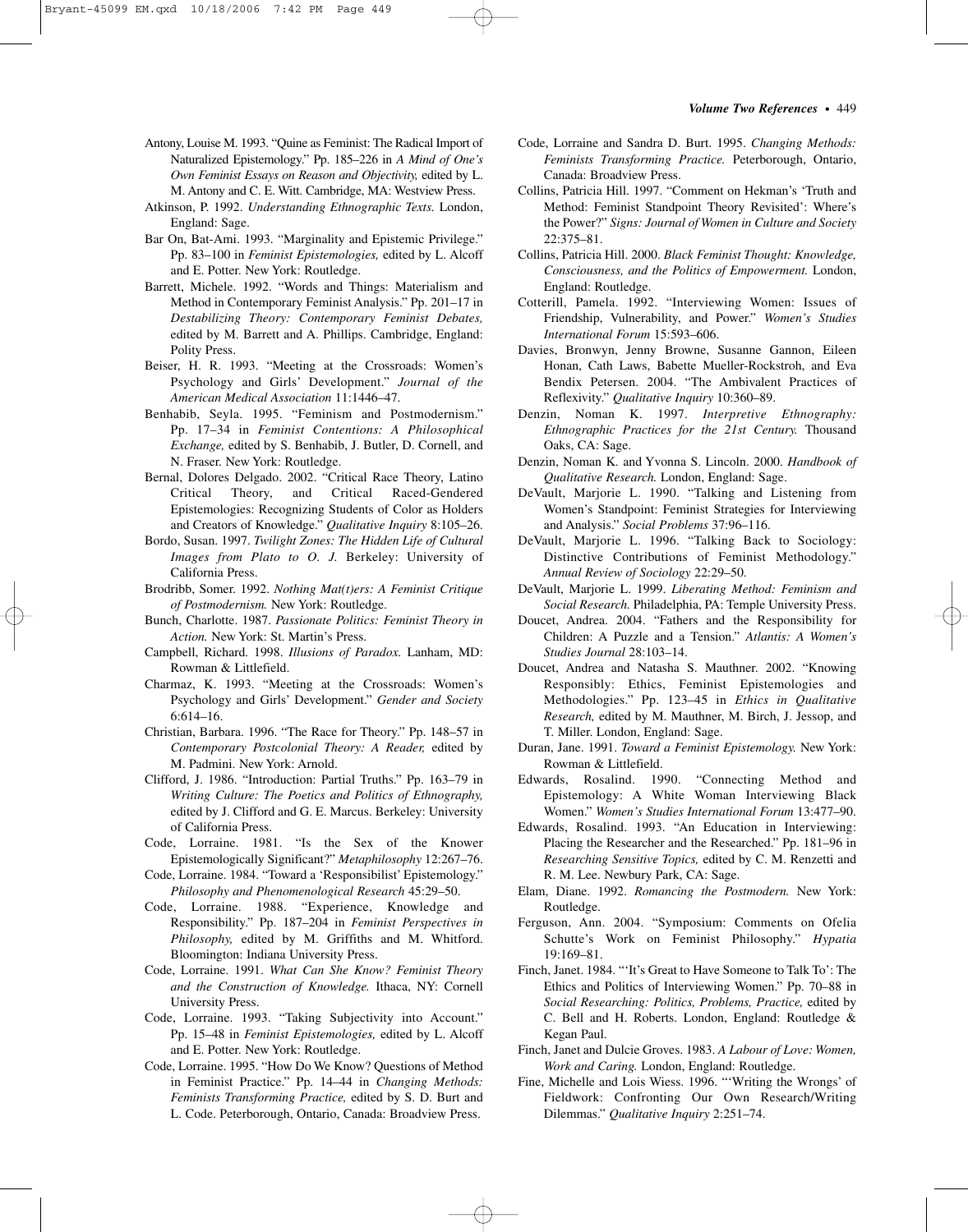- Flax, Jane. 1990. *Thinking Fragments: Psychoanalysis, Feminism, and Postmodernism in the Contemporary West.* Berkeley: University of California Press.
- Fonow, Mary M. and Judith A. Cook. 1991. *Beyond Methodology: Feminist Scholarship as Lived Research.* Bloomington: Indiana University Press.
- Fonow, Mary M. and Judith A. Cook. 2005. "Feminist Methodology: New Applications in the Academy and Public Policy." *Signs: Journal of Women in Culture and Society* 30(4):2211–36.
- Fraser, Nancy. 1995. "False Antitheses." Pp. 59–74 in *Feminist Contentions: A Philosophical Exchange,* edited by S. Benhabib, J. Butler, D. Cornell, and N. Fraser. New York: Routledge.
- Fraser, Nancy and Linda J. Nicholson. 1990. "Social Criticism without Philosophy: An Encounter between Feminism and Postmodernism." Pp. 19–38 in *Feminism/Postmodernism,* edited by L. J. Nicholson. London, England: Routledge.
- Fricker, Miranda. 1994. "Knowledge as Construct: Theorizing the Role of Gender in Knowledge." Pp. 95–109 in *Knowing the Difference: Feminist Perspectives in Epistemology,* edited by K. Lennon and M. Whitford. London, England: Routledge.
- Geertz, Clifford. 1988. *Works and Lives: The Anthropologist as Author.* Stanford, CA: Stanford University Press.
- Gelsthorpe, Lorraine. 1990. "Feminist Methodology in Criminology: A New Approach or Old Wine in New Bottles." Pp. 89–106 in *Feminist Perspectives in Criminology,* edited by L. Gelsthorpe and A. Morris. Milton Keynes, England: Open University Press.
- Giere, Ronald N. and Alan W. Richardson. 1996. *Origins of Logical Empiricism.* Minneapolis: University of Minnesota Press.
- Gillies, Valerie, Julie Jessop, and Helen Lucey, eds. Forthcoming. *Power, Knowledge and the Academy.* London, England: Sage.
- Gilligan, Carol. 1977. "In a Different Voice: Psychological Theory and Women's Development." *Harvard Educational Review* 47:481–517.
- Gilligan, Carol. 1982. *In a Different Voice: Psychological Theory and Women's Development.* Cambridge, MA: Harvard University Press.
- Glucksmann, Miriam. 1994. "The Work of Knowledge and the Knowledge of Women's Work." Pp. 149–65 in *Researching Women's Lives from a Feminist Perspective,* edited by M. Maynard and J. Purvis. London, England: Taylor & Francis.
- Graham, Hilary. 1983a. "Caring: A Labour of Love." Pp. 13–30 in *A Labour of Love: Women, Work and Caring,* edited by J. Finch and D. Groves. London, England: Routledge.
- Graham, Hilary. 1983b. "Do Her Answers Fit His Questions? Women and the Survey Method." Pp. 132–47 in *The Public and the Private,* edited by E. Gamarnikow, D. Morgan, J. Purvis, and D. Taylorson. London, England: Tavistock.
- Graham, Hilary. 1991. "The Concept of Caring in Feminist Research: The Case of Domestic Service." *Sociology* 25:61–78.
- Gopinath, Gayatri. 2005. *Impossible Desires: Queer Diasporas and South Asian Public Cultures (Perverse Modernities).* Durham, NC: Duke University Press.
- Grenz, Sabine. 2005. "Intersections of Sex and Power in Research on Prostitution: A Female Researcher Interviewing Male Heterosexual Clients." *Signs: Journal of Women in Culture and Society* 30:2091–14.
- Grosz, Elizabeth. 1995. *Space, Time and Perversion.* London, England: Routledge & Kegan Paul.
- Hale, Sondra. 1991. "Feminist Method, Process, and Self-Criticism: Interviewing Sudanese Women." Pp. 121–36 in *Women's Words: The Feminist Practice of Oral History,* edited by S. B. Gluck and D. Patai. New York: Routledge.
- Haraway, Donna. 1988. "Situated Knowledges: The Science Question in Feminism and the Privilege of Partial Perspective." *Feminist Studies* 14:575–99.
- Haraway, Donna. 1991. *Simians, Cyborgs and Women: The Reinvention of Nature.* New York: Routledge.
- Harding, Sandra. 1987a. "Introduction: Is There a Feminist Method?" Pp. 1–14 in *Feminism and Methodology,* edited by S. Harding. Bloomington: Indiana University Press.
- Harding, Sandra. 1987b. "Conclusion: Epistemological Questions." Pp. 181–90 in *Feminism and Methodology,* edited by S. Harding. Bloomington: Indiana University Press.
- Harding, Sandra. 1991. *Whose Science? Whose Knowledge? Thinking from Women's Lives.* Ithaca, NY: Cornell University Press.
- Harding, Sandra. 1993a. "Rethinking Standpoint Epistemologies: What is Strong Objectivity." Pp. 49–82 in *Feminist Epistemologies,* edited by L. Alcoff and E. Potter. London, England: Routledge.
- Harding, Sandra. 1993b. "Reinventing Ourselves as Other: More New Agents of History and Knowledge." Pp. 140–64 in *American Feminist Thought at Century's End: A Reader,* edited by L. Kauffman. Oxford, England: Blackwell.
- Harding, Sandra. 1998. *Is Science Multicultural? Postcolonialism, Feminisms and Epistemologies.* Bloomington: Indiana University Press.
- Harding, Sandra and Kathryn Norberg. 2005. "New Feminist Approaches to Social Science Methodologies: An Introduction." *Signs: Journal of Women in Culture and Society* 30:2009–2016.
- Hartsock, Nancy C. M. 1983. "The Feminist Standpoint: Developing the Ground for a Specifically Feminist Historical Materialism." Pp. 283–310 in *Discovering Reality: Feminist Perspectives on Epistemology, Metaphysics, Methodology and Philosophy of Science,* edited by S. Harding and M. Hintakka. Dordrecht, The Netherlands: D. Reidel.
- Hartsock, Nancy C. M. 1985. *Money, Sex and Power: Toward a Feminist Historical Materialism.* Boston, MA: Northeastern University Press.
- Hartsock, Nancy C. M. 1998. *The Feminist Standpoint Revisited and Other Essays.* Boulder, CO: Westview Press.
- Hawkesworth, Mary. 1989. "Knowers, Knowing, Known: Feminist Theory and Claims to Truth." *Signs: Journal of Women in Culture and Society* 14:533–47.
- Hekman, Susan. 1997. "Truth and Method: Feminist Standpoint Theory Revisited." *Signs: Journal of Women in Culture and Society* 22:341–65.
- Hertz, Rosanna. 1997. *Reflexivity and Voice.* Thousand Oaks, CA: Sage.
- Holland, Janet and Caroline Ramazanoglu. 1994. "Coming to Conclusions: Power and Interpretation in Researching Young Women's Sexuality." Pp. 12–48 in *Researching Women's Lives from a Feminist Perspective,* edited by M. Maynard and J. Purvis. London, England: Taylor & Francis.
- Hollway, Wendy. 1989. *Subjectivity and Method in Psychology: Gender, Meaning and Science.* London, England: Sage.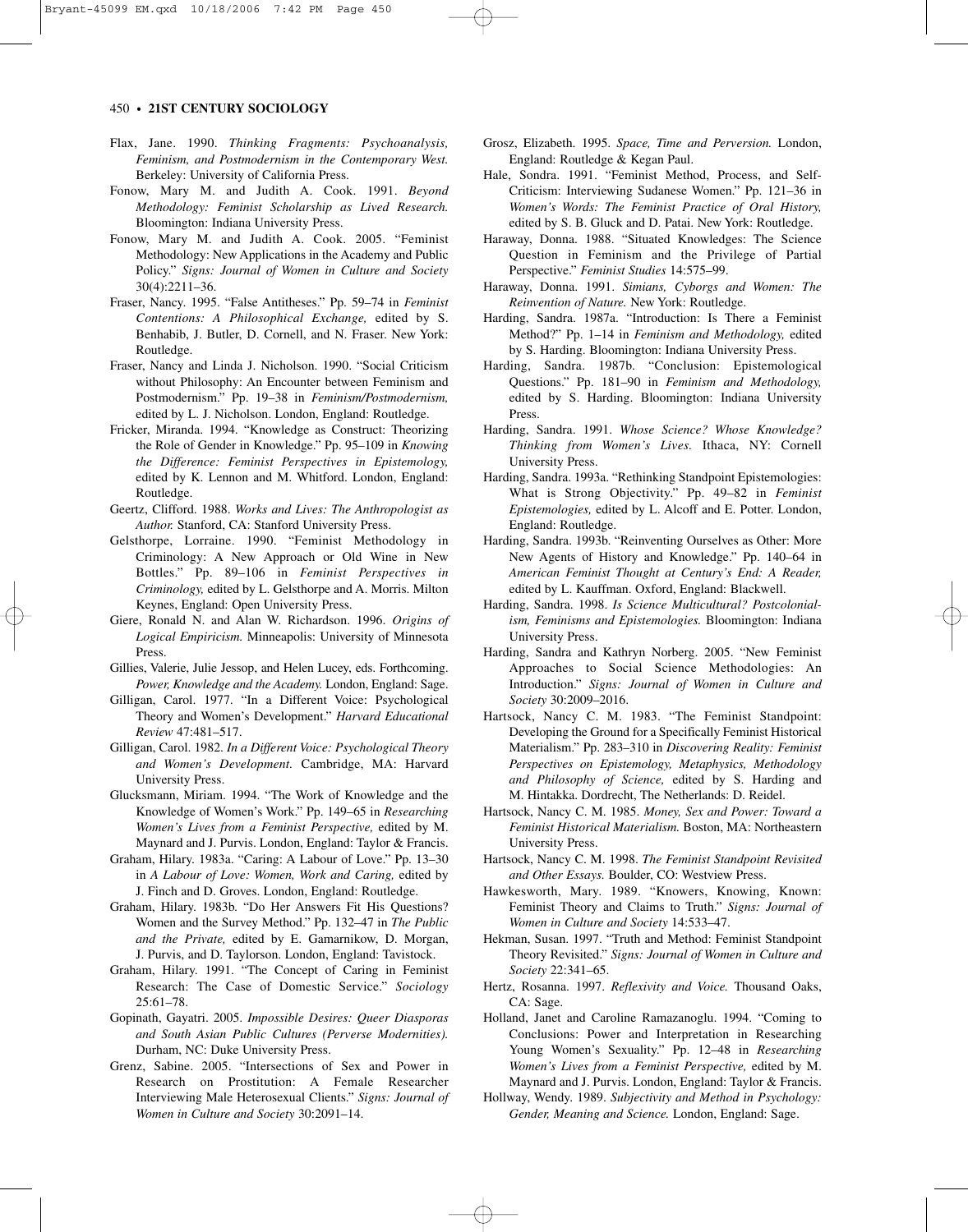#### *Volume Two References*–•–451

- Holmwood, John. 1995. "Feminism and Epistemology: What Kind of Successor Science?" *Sociology* 29:411–28.
- Hunter, Margaret. 2004. "Rethinking Epistemology, Methodology, and Racism: Or, Is White Sociology Really Dead?" *Race & Society* 5:119–38.
- Hurtado, Aida. 1996. *The Color of Privilege: Three Blasphemies on Race and Feminism.* Ann Arbor: University of Michigan Press.
- Jaggar, Alison. 1983. "Feminist Politics and Human Nature." Lanham, MD: Rowman & Littlefield.
- Keller, Evelyn Fox. 1983. *A Feeling for the Organism: The Life and Work of Barbara McClintock.* New York: W. H. Freeman.
- Keller, Evelyn Fox. 1985. *Reflections of Gender and Science.* New Haven, CT: Yale University Press.
- Keller, Evelyn Fox and Helen E. Longino. 1998. *Feminism and Science.* Oxford, England: Oxford University Press.
- Kirsch, Gesa E. 2005. " Friendship, Friendliness, and Feminist Fieldwork." *Signs: Journal of Women in Culture and Society* 30:2163–72.
- Kuhn, Thomas. 1962. *The Structure of Scientific Revolutions.* Chicago, IL: University of Chicago Press.
- Ladson-Billings, G. 2000. "Racialized Discourses and Ethnic Epistemologies." Pp. 257–77 in *Handbook of Qualitative Research,* 2d ed., edited by N. K. Denzin and Y. S. Lincoln. Thousand Oaks, CA: Sage.
- Lather, Patti. 1991. *Getting Smart.* New York: Routledge.
- Lather, Patti. 2001. "Postbook: Working the Ruins of Feminist Ethnography." *Signs: Journal of Women in Culture and Society* 27:199–228.
- Lather, Patti and Chris Smithies. 1997. *Troubling the Angels: Women Living with HIV/AIDS.* Boulder, CO: Westview Press.
- Lazreg, Marnia. 1994. *The Eloquence of Silence: Algerian Women in Question.* New York: Routledge.
- Lennon, Kathleen and Margaret Whitford. 1994. "Introduction." Pp. 1–14 in *Knowing the Difference: Feminist Perspectives in Epistemology,* edited by K. Lennon and M. Whitford. London, England: Routledge.
- Letherby, Gayle. 2002. *Feminist Research in Theory and Practice.* Buckingham, England: Open University Press.
- Lloyd, Genevieve. 1983. *Man of Reason.* London, England: Routledge.
- Longino, Helen E. 1990. *Science as Social Knowledge: Values and Objectivity in Scientific Inquiry.* Princeton, NJ: Princeton University Press.
- Longino, Helen E. 1993. "Subjects, Power and Knowledge: Description and Prescription in Feminist Philosophies of Science." Pp. 101–20 in *Feminist Epistemologies,* edited by L. Alcoff and E. Potter. London, England: Routledge.
- Longino, Helen E. 1997. "Feminist Epistemology as a Local Epistemology: Helen E. Longino." *Aristotelian Society* 71:19–35.
- Longino, Helen E. 2002. *The Fate of Knowledge.* Princeton, NJ: Princeton University Press.
- Longino, Helen E. and Ruth Doell. 1983. "Body, Bias, and Behaviour: A Comparative Analysis of Reasoning in Two Areas of Biological Science." *Signs: Journal of Women in Culture and Society* 9:206–27.
- Lugones, Maria and Elizabeth Spelman. 1983. "Have We Got a Theory for You!" *Hypatia* 1:573–81.
- Marcus, George E. and Michael M. J. Fischer. 1986. *Anthropology as Cultural Critique: An Experimental*

*Moment in the Human Sciences.* Chicago, IL: University of Chicago Press.

- Mason, Jennifer. 2002. *Qualitative Researching.* 2d ed. London, England: Sage.
- Mauthner, Natasha S. and Andrea Doucet. 1998. "Reflections on a Voice Centred Relational Method of Data Analysis: Analysing Maternal and Domestic Voices." Pp. 119–46 in *Feminist Dilemmas in Qualitative Research: Private Lives and Public Texts,* edited by J. Ribbens and R. Edwards. London, England: Sage.
- Mauthner, Natasha S. and Andrea Doucet. 2003. "Reflexive Accounts and Accounts of Reflexivity in Qualitative Data Analysis." *Sociology* 37:413–31.
- Mauthner, Natasha S. and Rosalind Edwards. Forthcoming. "Feminism, the Relational Micro-Politics of Power and Research Management in Higher Education in Britain." In *Power, Knowledge and the Academy,* edited by V. Gillies, J. Jessop, and H. Lucey. London, England: Sage.
- Mauthner, Natasha S., Odette Parry, and Kathryn Backett-Milburn. 1998. "'The Data Are Out There, or Are They?' Implications for Archiving and Revisiting Qualitative Data." *Sociology* 32:733–45.
- Maynard, Mary. 1994. "Methods, Practice and Epistemology." Pp. 10–26 in *Researching Women's Lives from a Feminist Perspective,* edited by M. Maynard and J. Purvis. London, England: Taylor & Francis.
- McCall, Leslie. 2005. "The Complexity of Intersectionality." *Signs: Journal of Women in Culture and Society* 30:1771–1800.
- McLennan, Gregor. 1995. "Feminism, Epistemology and Postmodernism: Reflections on Current Ambivalence." *Sociology* 29:391–409.
- Miller, Jean Baker. 1976. *Toward a New Psychology of Women.* Boston, MA: Beacon Books.
- Mohanty, Chandra Talpede, Ann Russo, and Lourdes Torres. 1991. *Third World Women and the Politics of Feminism.* Bloomington: Indiana University Press.
- Mol, Annemarie. 2002. *The Body Multiple: Ontology in Medical Practice.* Durham, NC: Duke University Press.
- Naples, Nancy A. 2003. *Feminism and Method: Ethnography, Discourse Analysis, and Activist Research.* New York: Routledge.
- Narayan, Kiran. 1993. "How Native Is a 'Native'Anthropologist?" *American Anthropologist* 95:671–86.
- Neilsen, Joyce McCarl. 1990. "Feminist Research Methods: Exemplary Readings in the Social Sciences." San Francisco, CA: Westview Press.
- Nelson, Lynn Hankinson. 1990. *Who Knows: From Quine to a Feminist Empiricism.* Philadelphia, PA: Temple University Press.
- Nelson, Lynn Hankinson. 1993. "Epistemological Communities." Pp. 121–59 in *Feminist Epistemologies,* edited by L. Alcoff and E. Potter. New York: Routledge.
- Oakley, Ann. 1981. " Interviewing Women: A Contradiction in Terms." Pp. 30–61 in *Doing Feminist Research,* edited by H. Roberts. London, England: Routledge & Kegan Paul.
- Oakley, Ann. 1998. "Gender, Methodology and People's Ways of Knowing: Some Problems with Feminism and the Paradigm Debate in Social Science." *Sociology* 32:707–31.
- Oakley, Ann. 2000. *Experiments in Knowing: Gender and Method in the Social Sciences.* Cambridge, England: Polity Press.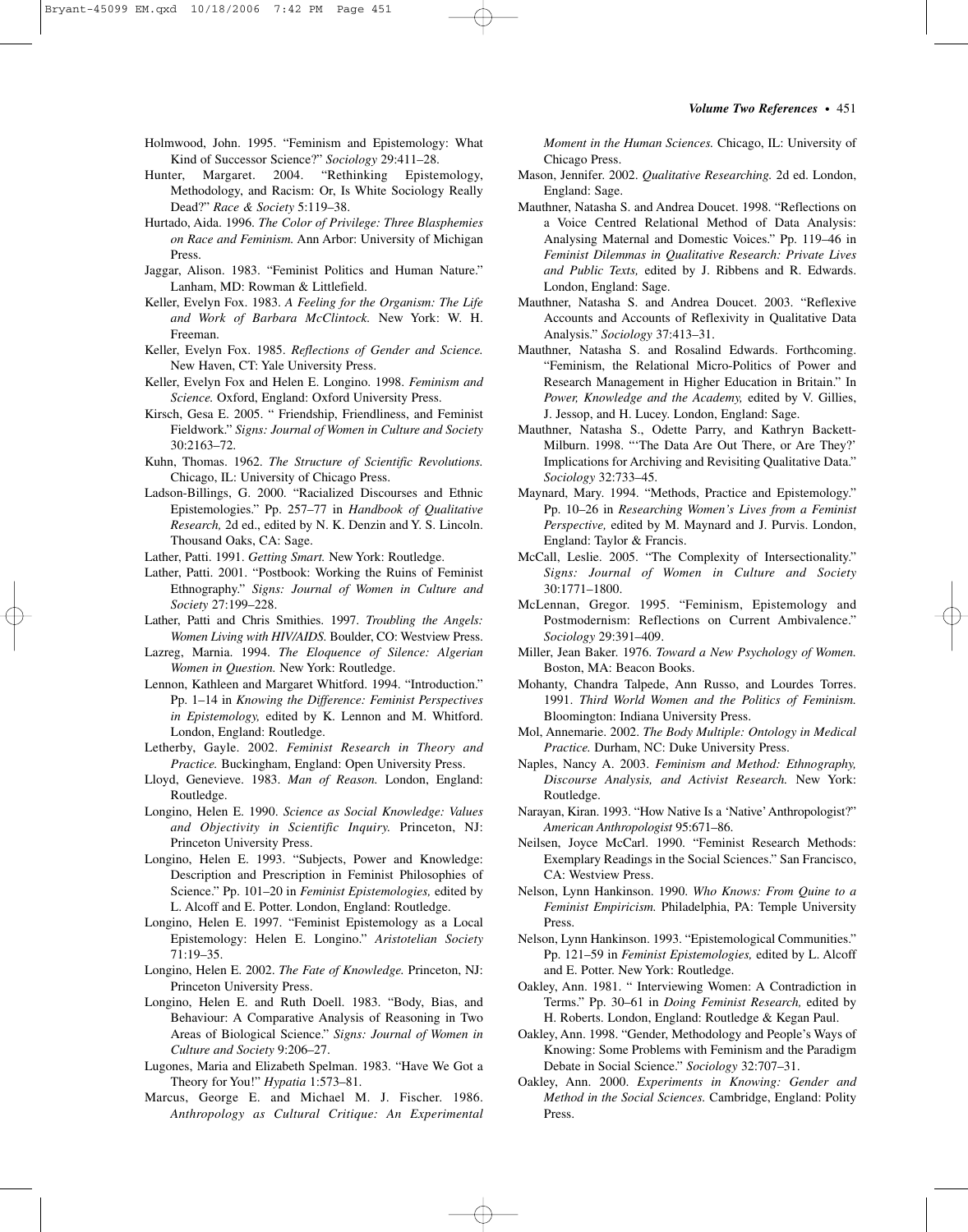- Olesen, Virgina. 1998. "Feminism and Models of Qualitative Research." Pp. 41–110 in *The Landscape of Qualitative Research: Theories and Issues,* edited by N. K. Denzin and Y. S. Lincoln. Thousand Oaks, CA: Sage.
- Olesen, Virginia, Nellie Droes, Diane Hatton, Nan Chico, and Leonard Schatzman. 1994. "Analyzing Together: Recollections of a Team Approach." Pp. 111–28 in *Analysing Qualitative Data,* edited by A. Bryman and R. Burgess. London, England: Routledge & Kegan Paul.
- Oyewumi, Oyeronke. 2000. "Family Bonds/Conceptual Binds: African Notes on Feminist Epistemologies." *Signs: Journal of Women in Culture and Society* 25:1093–98.
- Patai, Daphne. 1991. "U.S. Academics and Third World Women: Is Ethical Research Possible?" Pp. 137–53 in *Women's Words: The Feminist Practice of Oral History,* edited by S. B. Gluck and D. Patai. New York: Routledge.
- Pidgeon, Nick and Katherine Henwood. 1997. "Using Grounded Theory in Psychological Research." Pp. 245–74 in *Doing Qualitative Analysis in Psychology,* edited by N. Hayes. Hove, England: Psychology Press.
- Presser, Lois. 2005. "Negotiating Power and Narrative in Research: Implications for Feminist Methodology." *Signs: Journal of Women in Culture and Society* 30:2067–90.
- Quine, Willard Van Orman. 1966. *The Ways of Paradox and Other Essays.* New York: Random House.
- Quine, Willard Van Orman. 1969. *Ontological Relativity and Other Essays.* New York: Columbia University Press.
- Ramazanoglu, Caroline. 1989. "Improving on Sociology: The Problems of Taking a Feminist Standpoint." *Sociology* 23:427–42.
- Ramazanoglu, Caroline and Janet Holland. 2002. *Feminist methodology: Challenges and Choices.* London, England: Sage.
- Reinharz, Shulamit. 1979. *On Becoming a Social Scientist.* San Francisco, CA: Jossey-Bass.
- Reinharz, Shulamit. 1992. *Feminist Methods in Social Research.* Oxford, England: Oxford University Press.
- Reinharz, Shulamit. 1997. "Who Am I? The Need for a Variety of Selves in the Field." Pp. 3–20 in *Reflexivity and Voice,* edited by R. Hertz. Thousand Oaks, CA: Sage.
- Reissman, Catherine Kohler. 1987. "When Gender Is Not Enough: Women Interviewing Women." *Gender and Society* 1:172–207.
- Reynolds, Tracey. 2002. "Re-Thinking a Black Feminist Standpoint." *Ethnic and Racial Studies* 25:591–606.
- Ribbens, Jane. 1989. "Interviewing: An 'Unnatural Situation?" *Women's Studies International Forum* 12(6):579–92.
- Ribbens, Jane. 1998. "Hearing My Feeling Voice? An Autobiographical Discussion of Motherhood." Pp. 24–38 in *Feminist Dilemmas in Qualitative Research,* edited by J. Ribbens and R. Edwards. London, England: Sage.
- Richardson, Laurel. 1988. "The Collective Story: Postmodernism and the Writing of Sociology." *Sociological Focus* 21:199–208.
- Richardson, Laurel. 1997. *Fields of Play: Constructing an Academic Life.* New Brunswick, NJ: Rutgers University Press.
- Ristock, Janice L. and Joan Pennell. 1996. *Community Research as Empowerment: Feminist Links, Postmodern Interruptions.* Toronto, Ontario, Canada: Oxford University Press.
- Rorty, Richard. 1969. *Philosophy and the Mirror of Nature.* Princeton, NJ: Princeton University Press.
- Rose, Hilary. 1983. "Hand, Brain and Heart: A Feminist Epistemology for the Natural Sciences." *Signs: Journal of Women in Culture and Society* 1:73–96.
- Rose, Hilary. 1994. *Love, Power and Knowledge: Towards a Feminist Transformation of the Sciences.* Cambridge, England: Polity Press.
- Sandoval, Chela. 2000a. *Methodology of the Oppressed.* Minneapolis: University of Minnesota Press.
- Sandoval, Chela. 2000b. "US Third World Feminism: The Theory and Method of Oppositional Consciousness in the Postmodern World." Pp. 261–80 in *Feminism and 'Race,'* edited by K.-K. Bhavnani. New York: Oxford University Press.
- Seller, Anne. 1988. "Realism versus Relativism: Towards a Politically Adequate Epistemology." Pp. 169–86 in *Feminist Perspectives in Philosophy,* edited by M. Griffiths and M. Whitford. Bloomington: Indiana University Press.
- Scott, Joan W. 1992. "Experience." Pp. 22–40 in *Feminists Theorize the Political,* edited by J. Butler and J. W. Scott. London, England: Routledge.
- Scott, Joan W. 1994. "A Rejoinder to Thomas C. Holt." Pp. 397–400 in *Questions of Evidence: Proof, Practice and Persuasion across the Disciplines,* edited by J. Chandler, A. I. Davidson, and H. Harootunian. Chicago, IL: University of Chicago Press.
- Schutte, Ofelia. 1993. *Cultural Identity and Social Liberation in Latin American Thought.* Albany: State University of New York Press.
- Schutte, Ofelia. 1998. "Cultural Alterity: Cross-Cultural Communication and Feminist Thought in North-South Dialogue." *Hypatia* 13:53–72.
- Schutte, Ofelia. 2000. "Negotiating Latina Identities." in *Hispanics/Latinos in the United States: Ethnicity, Race and Rights,* edited by J. E. Gracia and P. De Grief. London, England: Routledge.
- Shohat, Ella. 2001. "Area Studies, Transnationalism and the Feminist Production of Knowledge." *Signs: Journal of Women in Culture and Society* 26:1269–72.
- Siltanen, J., A. Willis, and W. Scobie. Forthcoming. "Separately Together: Working Reflexively as a Team." *International Journal of Social Research Methodology.*
- Skeggs, Beverley. 1994. "Situating the Production of Feminist Ethnography." Pp. 72–92 in *Researching Women's Lives from a Feminist Perspective,* edited by M. Maynard and J. Purvis. London, England: Taylor & Francis.
- Smith, Dorothy. 1974. "Women's Perspective as a Radical Critique of Sociology." *Sociological Inquiry* 4:1–13.
- Smith, Dorothy. 1987. *The Everyday World as Problematic: A Feminist Sociology.* Milton Keynes, England: Open University Press.
- Smith, Dorothy. 1989. "Sociological Theory: Methods of Writing Patriarchy." Pp. 34–64 in *Feminism and Sociological Theory,* edited by R. A. Wallace. London, England: Sage.
- Smith, Dorothy. 1999. *Writing the Social: Critique, Theory and Investigations.* Toronto, Ontario, Canada: University of Toronto Press.
- Smith, Dorothy. 2005. *Institutional Ethnography: A Sociology for People.* Walnut Creek, CA: Alta Mira Press.
- Song, Miri and David Parker. 1995. "Commonality, Difference, and the Dynamics of Disclosure in In-Depth Interviewing." *Sociology* 29:241–56.
- Spivak, Gayatri Chakravorty. 1993. *Outside in the Teaching Machine.* New York: Routledge.